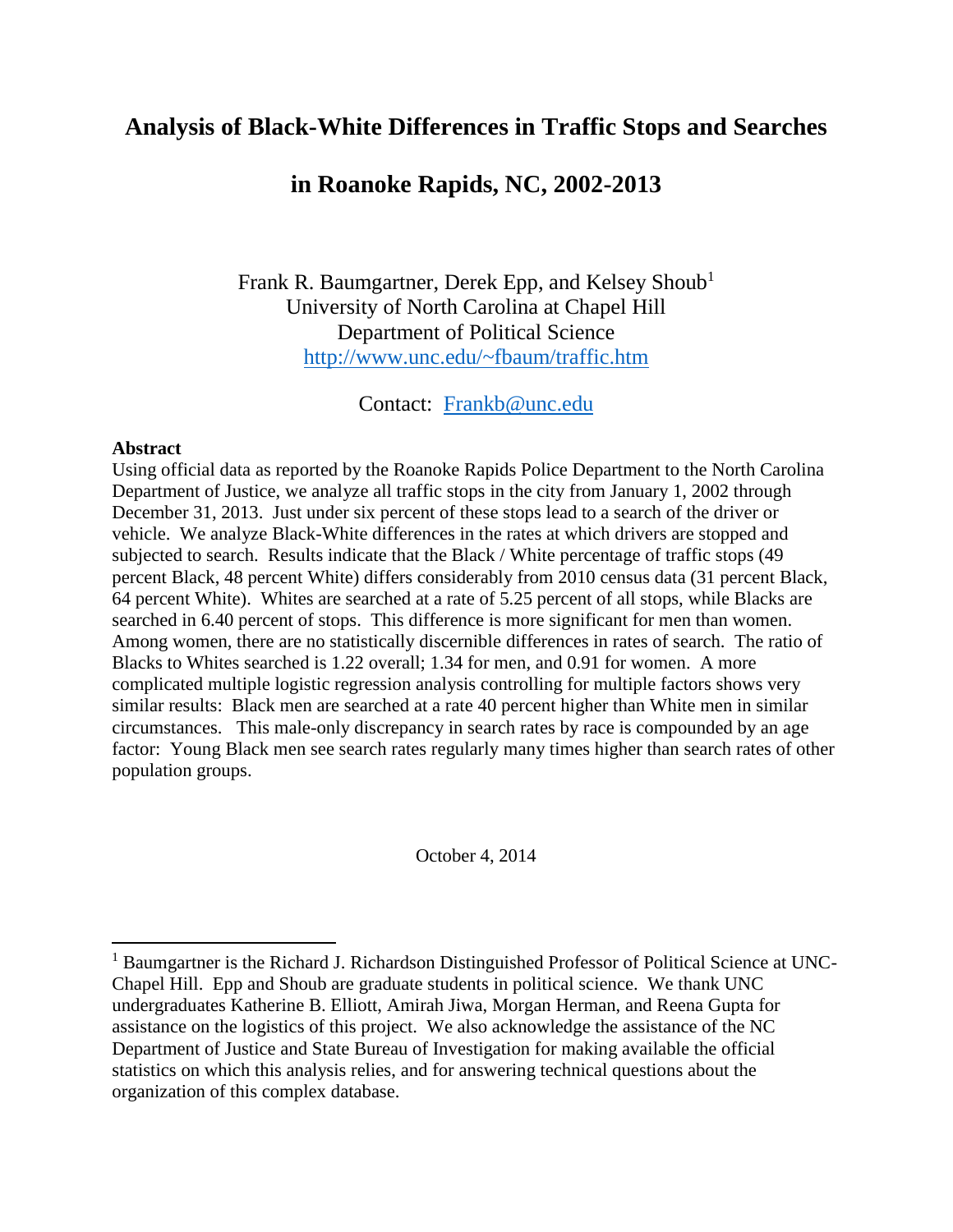# **Analysis of Black-White Differences in Traffic Stops and Searches in Roanoke Rapids, NC, 2002-2013**

The tables and figures below summarize official data from the NC Department of Justice for traffic stops conducted by the Roanoke Rapids Police from 2002 through 2013.

In a previous analysis of traffic stops in Durham using similar data, Baumgartner, Epp, and Love developed a series of comparisons to assess the degree of racial disparities in that city. Here, we have replicated that analysis but provide only short explanations of the data. The Baumgartner-Epp-Love analysis provides a fuller explanation of background on the literature on traffic stops, the "driving while Black" phenomenon, and possible explanations for disparities. Rather than repeat that discussion here, we simply provide the relevant statistics for Roanoke Rapids and refer the reader to the Durham paper, which is more complete in terms of background but identical with regards to analysis conducted and sources of data. This paper, background on the NC law calling for traffic statistics to be collected, a copy of the SBI-122 form filled out by police officers conducting a stop, and other background information are available at our web site: [http://www.unc.edu/~fbaum/traffic.htm.](http://www.unc.edu/~fbaum/traffic.htm)<sup>2</sup>

Composition of the database: In June 2014 we received over 17 million records from the NC DOJ, consisting of all records collected as of that date for all reporting departments in the state. Roanoke Rapids was listed as the reporting agency in 44,277 of these. Table 1 summarizes the construction of the dataset used in this analysis:

Table 1. Overview of the Data

 $\overline{a}$ 

| Data Subsets                                                        | <b>Observations</b> |
|---------------------------------------------------------------------|---------------------|
| Total stops in dataset received from NC DOJ                         | 44,277              |
| Minus stops conducted in 2014 (partial year)                        | 1,211               |
| Minus passengers (data not collected on all passengers)             | 1,623               |
| Minus checkpoint stops (data not collected on all checkpoint stops) | 67                  |
| Stops for analysis                                                  | 41,376              |
| Number of these stops resulting in a search                         | 2,414               |
| Percent of stops leading to a search ("search rate")                | 5.83%               |

Data from 2014 was incomplete so we deleted these cases. Checkpoint stops and passengerrelated information were deleted because in both cases the law does not require that data be recorded on each stop, only those leading to searches. Since we have no information on how many drivers were stopped at checkpoints, nor how many passengers were in the cars stopped,

<sup>&</sup>lt;sup>2</sup> As we explain in greater detail in our paper on Durham, it is important to note that racial disparities in outcomes can arise for legitimate reasons. Racial groups do not necessarily commit crimes (or, in this case, driving violations) at the same rate. Certainly then, evidence of racial disparity is not the same thing as evidence of overt discrimination or prejudice on the part of the police and we do not mean to allege it. By bringing attention to observable racial differences based on official statistics, we seek to foster investigation into the factors that may have caused them. They may be due to: a) differences in driver behavior; b) institutional differences in patrolling assignments for example; or c) officer-level discretion. Further, they may be purposeful or inadvertent; based on conscious decisionmaking or subconscious or implicit bias. Our analysis can only tell whether racial differences exist, not what is their cause.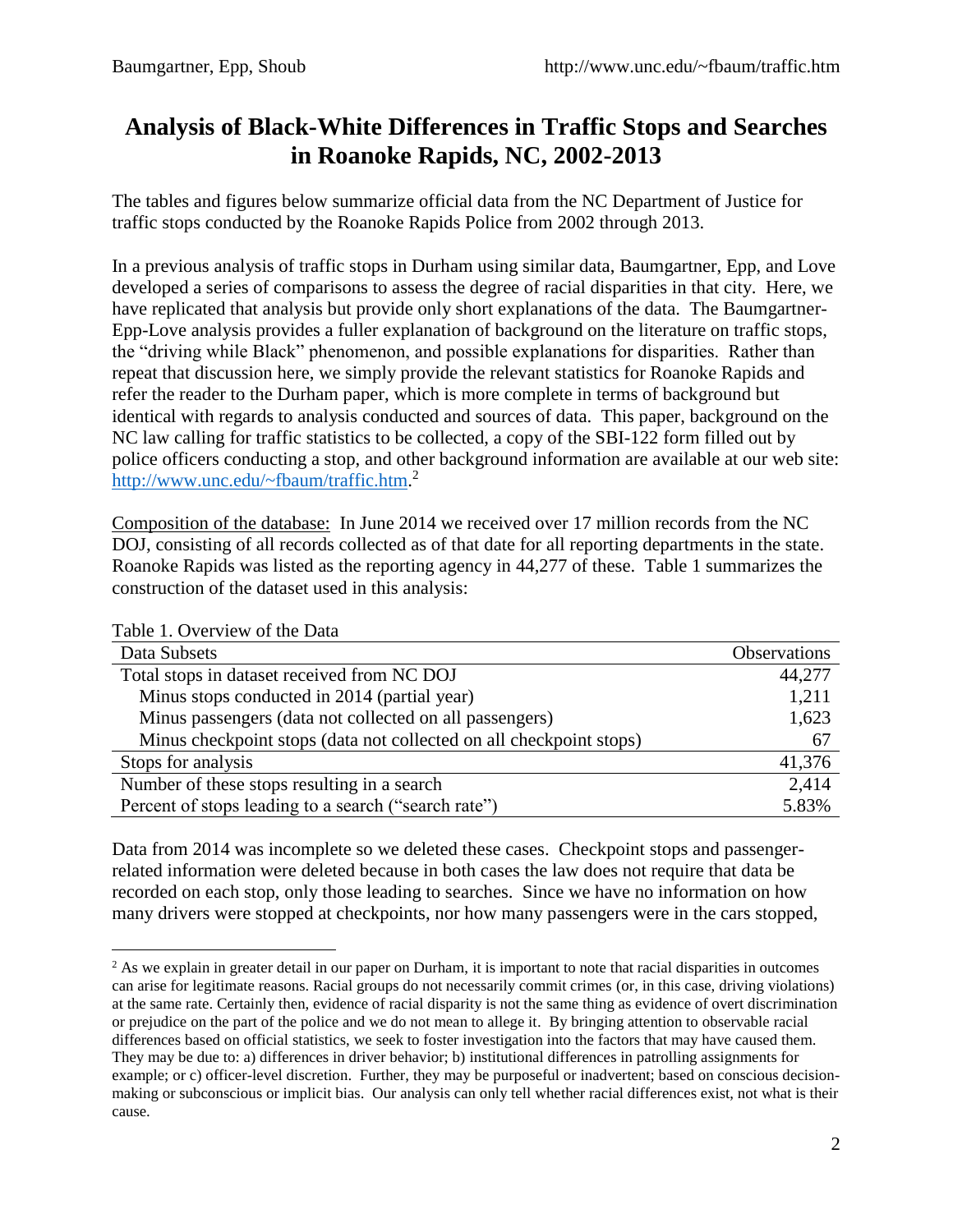we do not analyze these cases. Deleting these observations (and with some overlap among them: some passengers might have been stopped in 2014, for example), we are left with 41,376 driver / vehicle stops, of which 5.83 percent led to a search.

Figure 1 shows the distribution of stops per year.



Figure 1. Number of Traffic Stops per Year

Stops range from just over 2,000 in 2005 to more than 6,000 in 2002. Note that the rate of search (shown below in Figure 9) also varies substantially by year, declining from over 10 percent of all searches in the early period to under 3 percent in later years.

Figure 2 shows the percent of these stops that are associated with White and Black drivers.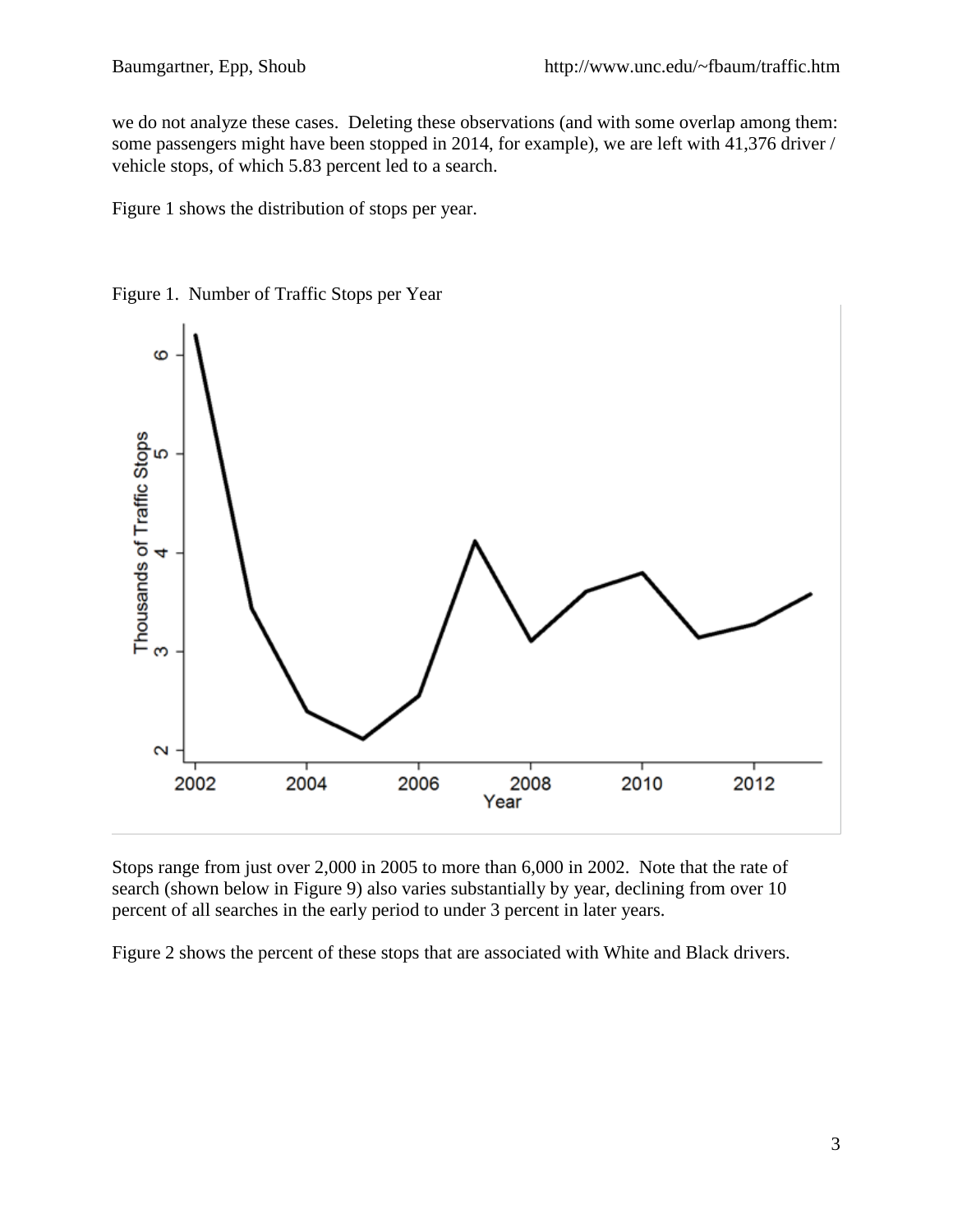$\overline{a}$ 



Figure 2. Racial Composition of Traffic Stops by Year

White and Black drivers consistently comprise almost equal percentages of traffic stops. Data from the 2010 census show that the city population is about 31 percent Black and 64 percent White. Roanoke Rapids is on the I-95 corridor and is an economic hub for its county, which has a population of approximately 53 percent Black. We have no information on the "driving population" and certainly no information on which drivers may have been speeding or engaging in other behaviors that may have merited a traffic stop. Since we do not know anything about the driving population on the roads, we focus here on the likelihood of a search, given a stop.

Stops may occur for many different reasons, from speeding to driving while impaired. Table 2 shows each of the nine purposes listed in the official database. For each type of stop, the table lists the number of drivers stopped and the percentage of those drivers who were White and Black.<sup>3</sup> The percentage of drivers stopped for each purpose who are Black ranges from a low of 41 percent for DWI to 54 percent for vehicle equipment stops.

<sup>&</sup>lt;sup>3</sup> Other race drivers are excluded from the percentage calculations, but not the total N in Table 2, which explains why the percentages do not sum perfectly to 100.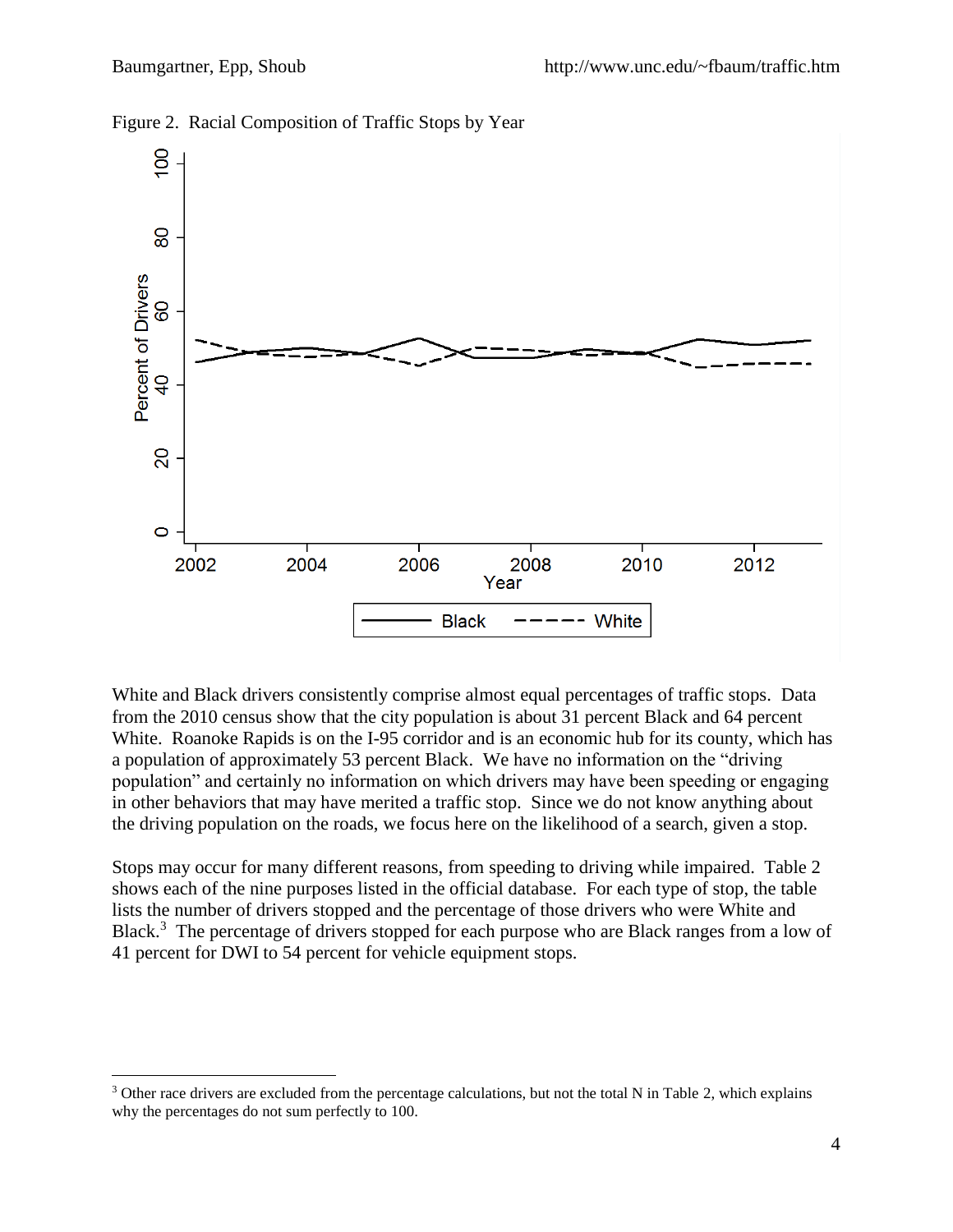|                           |        | Percent |              |
|---------------------------|--------|---------|--------------|
| Purpose                   | Number | White   | <b>Black</b> |
| <b>Total Stops</b>        | 41,376 | 48.37   | 49.25        |
| Speed Limit               | 16,028 | 48.96   | 49.03        |
| Stop Light/Sign           | 3,446  | 53.11   | 44.11        |
| Driving Impaired          | 475    | 53.05   | 40.63        |
| Safe Movement             | 3,235  | 51.16   | 45.19        |
| Vehicle Equipment         | 7,098  | 43.94   | 53.87        |
| <b>Vehicle Regulatory</b> | 4,603  | 46.99   | 51.08        |
| Seat Belt                 | 1,780  | 56.57   | 41.46        |
| Investigation             | 1,904  | 45.17   | 52.31        |
| Other Vehicle             | 2,807  | 45.56   | 51.16        |

|  | Table 2. Racial Composition of Traffic Stops by Purpose, Drivers |  |  |  |  |
|--|------------------------------------------------------------------|--|--|--|--|
|--|------------------------------------------------------------------|--|--|--|--|

Note: Includes only drivers. Excludes 67 checkpoint stops. Excludes 1,623 passengers.

Table 3 shows the likelihood of being searched. Overall, as the second row of the table shows, 5.83 percent of all stops led to a search. This number, however, was 5.25 for Whites and 6.40 for Blacks. The ratio in the last column of the table is simply the Black search rate divided by the White one. Numbers above 1.00 indicate that Blacks are more likely to be searched, and by what amount. A ratio of 1.22 indicates that Blacks are 22 percent more likely than Whites to be searched. (Table A7 in the appendix shows that searches are highly correlated with the likelihood of being arrested, but the data do not allow us to distinguish between those searches which lead to arrest and those which follow from the officer's decision to arrest the driver.)

|                           |        |       |         |         | Ratio        |
|---------------------------|--------|-------|---------|---------|--------------|
| Purpose                   | Number | Total | % White | % Black | Black: White |
| <b>Total Stops</b>        | 41,376 |       | 48.37   | 49.25   |              |
| <b>Total Searches</b>     | 2,414  | 5.83  | 5.25    | 6.40    | 1.22         |
| Speed Limit               | 16,028 | 2.75  | 2.24    | 3.27    | 1.46         |
| Stop Light/Sign           | 3,446  | 3.86  | 2.95    | 5.07    | 1.72         |
| Driving Impaired          | 475    | 35.58 | 38.10   | 31.61   | 0.83         |
| Safe Movement             | 3,235  | 7.20  | 6.47    | 8.00    | 1.24         |
| Vehicle Equipment         | 7,098  | 6.75  | 6.54    | 6.96    | 1.06         |
| <b>Vehicle Regulatory</b> | 4,603  | 5.52  | 4.39    | 6.47    | 1.47         |
| <b>Seat Belt</b>          | 1,780  | 7.47  | 7.45    | 7.59    | 1.02         |
| Investigation             | 1,904  | 17.80 | 17.44   | 18.57   | 1.06         |
| Other Vehicle             | 2,807  | 8.30  | 7.27    | 9.33    | 1.28         |

### Table 3. Percent Searched by Race and Purpose of Stop

Note: See the appendix for this same table broken down for Men and Women.

Figure 3 takes the ratios from the data in Table 3 and displays them in graphical form. It shows the stop purposes in order from least to most likely to result in searches of Blacks as compared to Whites.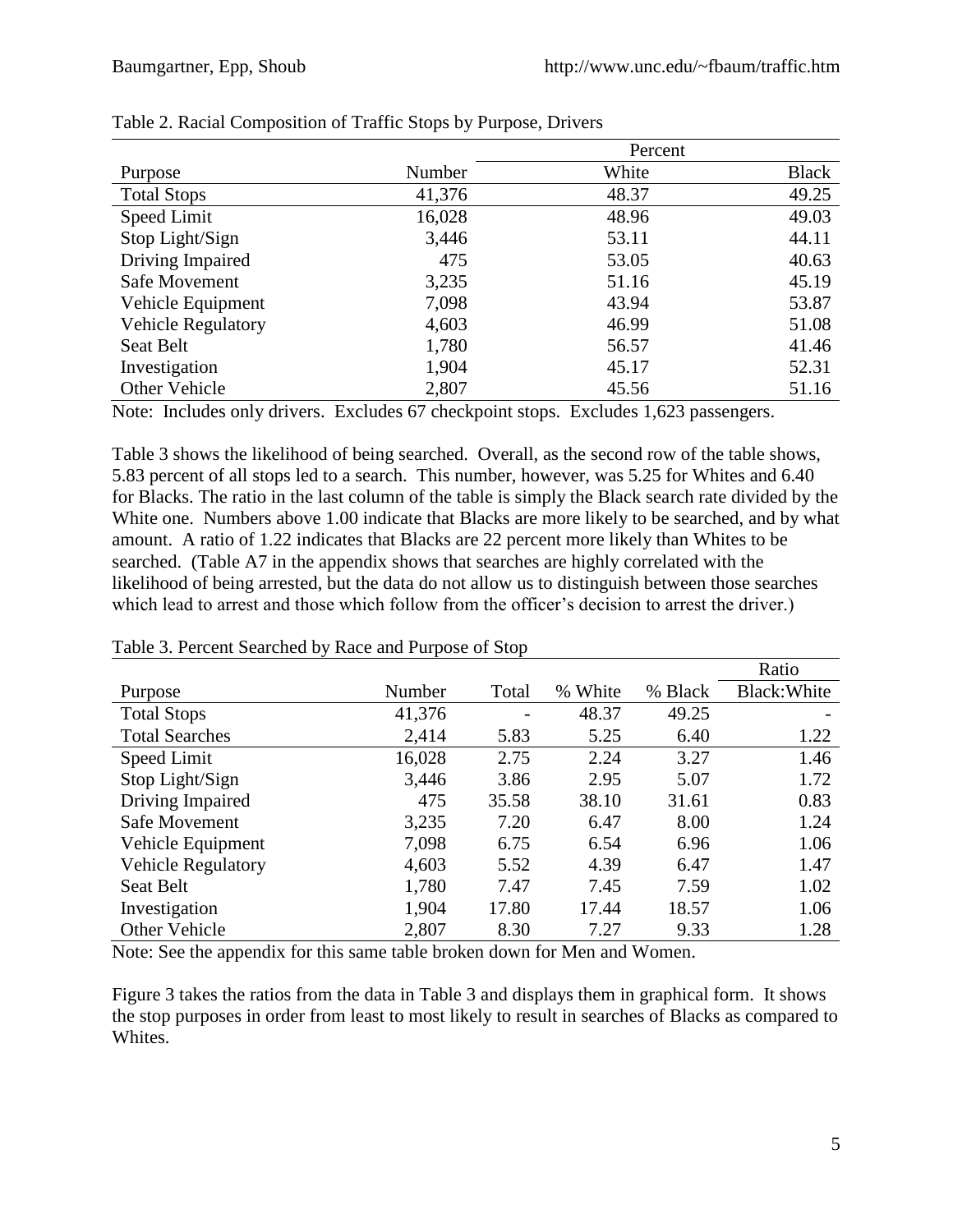

Figure 3. Difference in Likelihood of Being Searched, by Race and Type of Stop

Table 3 and Figure 3 show that, except for Driving While Impared, Blacks are more likely to be searched for all stop purposes. Three types of stop stand out with relatively great disparties: Speed limit, vehicle regulatory, and stop light/ stop sign stops.

Table 3 showed that the overall Black/White difference in likelihood of stop is 22 percent, or a ratio of 1.22. Figure 4 shows how this has changed over time.

The figure shows the percentage difference in the likelihood of Blacks being searched as compared to Whites by purpose of stop.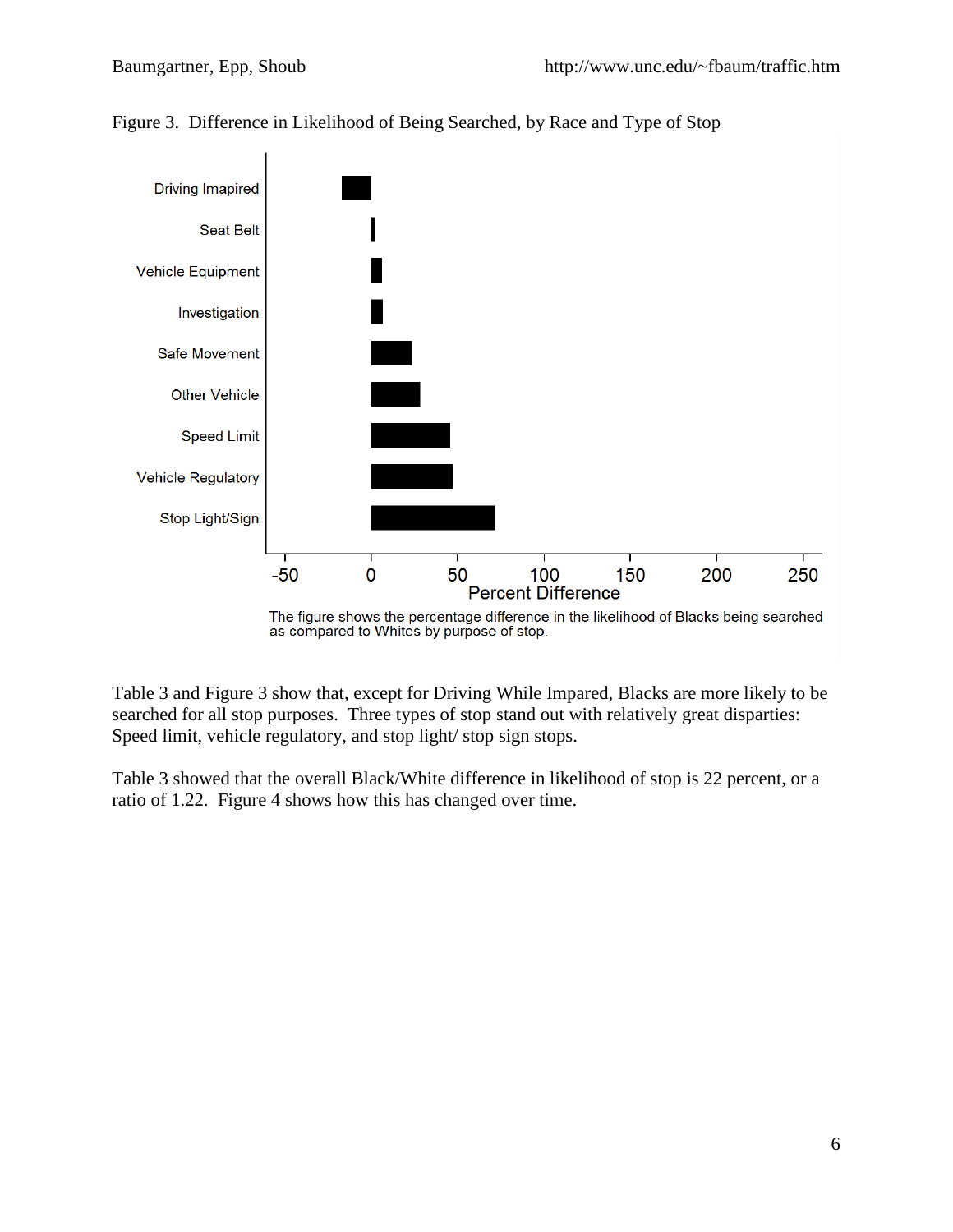

Figure 4. Racial Differences in the Likelihood of Search



The degree of disparity in Black/White search rates have varied quite substantially over time, with several years showing virtually no racial disparity. Figure 5 shows, however, that this is highly dependent on the gender of the driver, and Figure 6 limits the analysis to drivers under the age of 30, again showing significant gender differences. (In the appendix we show this same analysis when limited to consent-searches only.) Note that *rates* of search, for all types of drivers, have declined (see Figure 9 below) at the same time as the *disparities* in these rates have increased. That is, when search rates declined, they declined more substantially for White drivers than for Blacks, leading to an increased difference in search rates across races.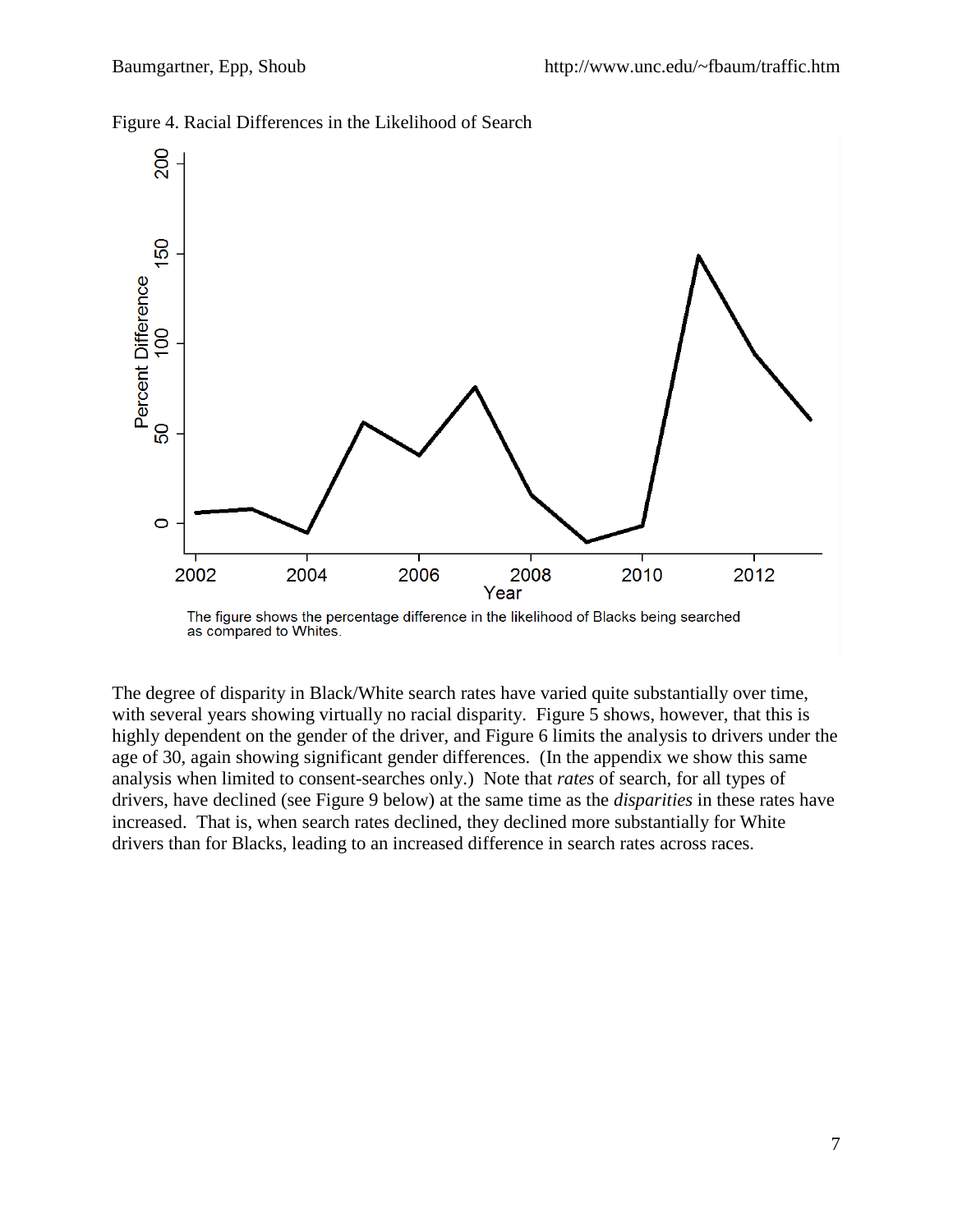

Figure 5. Racial Differences in the Liklihood of Search by Gender



Note: a percent difference of 0 would represent equal likelihood of search. This is equivalent to a Black-White ratio from Table 3 above of 1.00: equal odds. A percent difference of 50 reflects a ratio of 1.50 and means that Blacks are 50 percent more likely to be searched than Whites. Percent differences below zero mean that Whites are more likely to be searched than Blacks. Also note that the annual number of drivers searched can be low, particularly for female drivers. Therefore, the spike in the ratio of the percent of Black to White women searched in 2011 may be an artifact of small numbers of cases.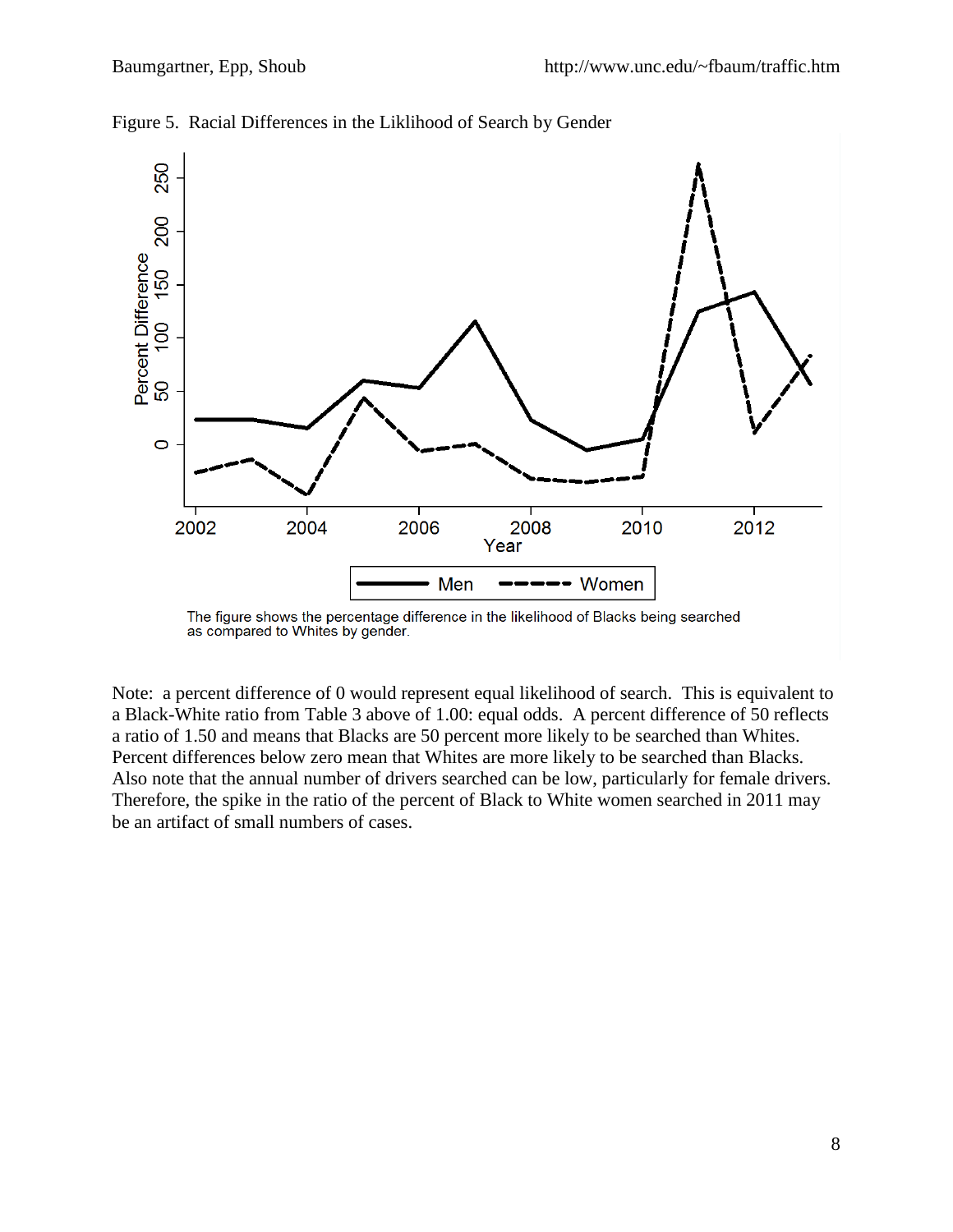

Figure 6. Racial Differences in the Liklihood of Search by Gender, for Drivers Under 30

Male and female drivers clearly elicit different types of response by the police. Male drivers typically see a much more signficant racial discrepancy in the likelihood of being searched, with Black male drivers considerably more likely to be searched, often twice as likely (100 percent difference or more) as White male drivers. Among women, who are much less likely to be searched in general, Black women on average are no more likely to be searched than Whites, and indeed in many years they are less likely to be searched than White women.

Figure 7 combines all the years of data and shows by age group the likelihood that Black and White men and women will be searched.

The figure shows the percentage difference in the likelihood of Blacks being searched<br>as compared to Whites by gender for motorists under 30.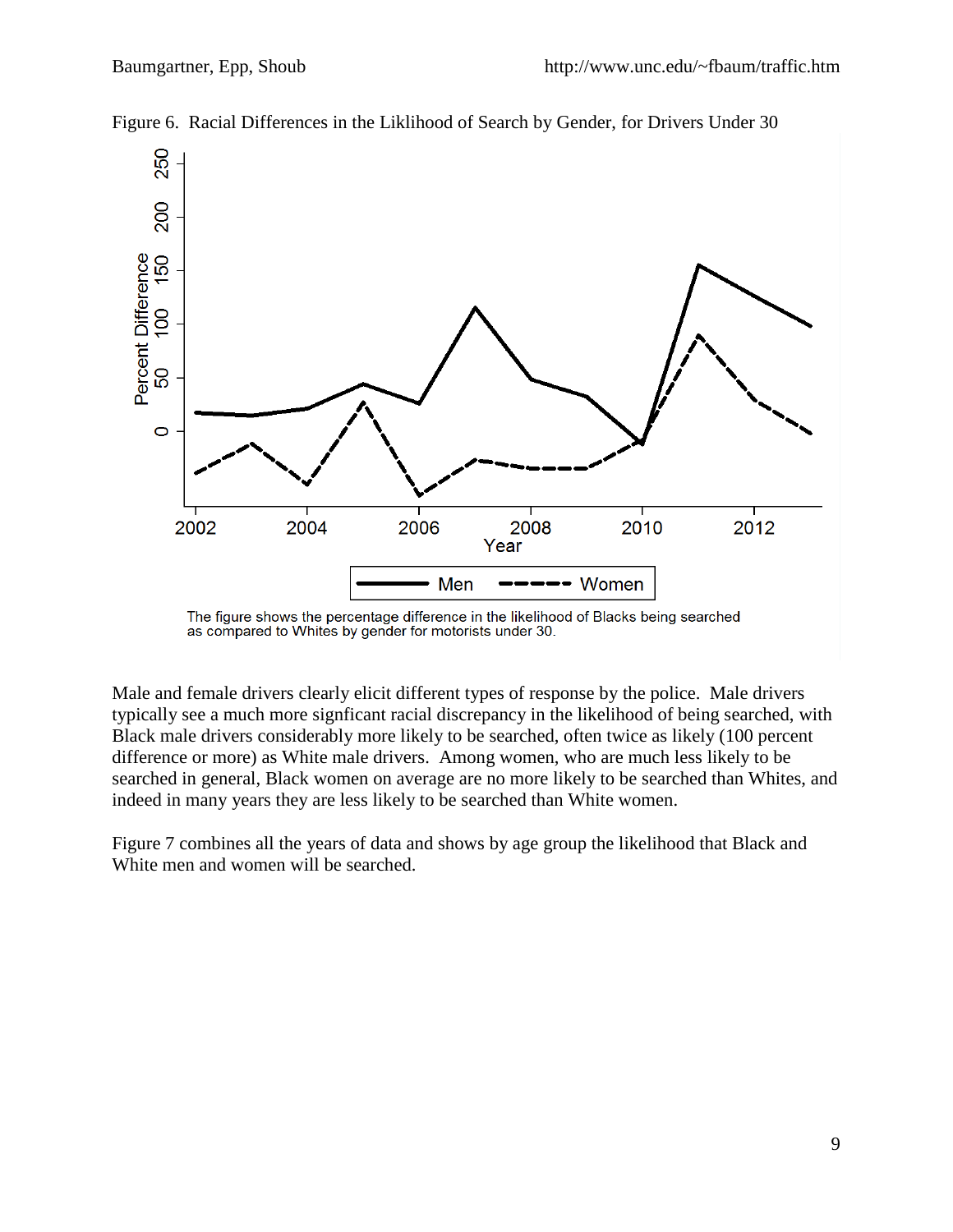

Figure 7. Search Rates by Race, Gender, and Age Group

Black men under 35 years are searched at rates around or above 10 percent; women in general are searched in less than 3 percent of all stops. The figure makes clear how race, age, and gender combine to indicate where searches are most likely.

The patterns in Figure 7 are highly consistent over time. Figures 8 and 9 show the number of stops, then searches, by the four race/gender groups.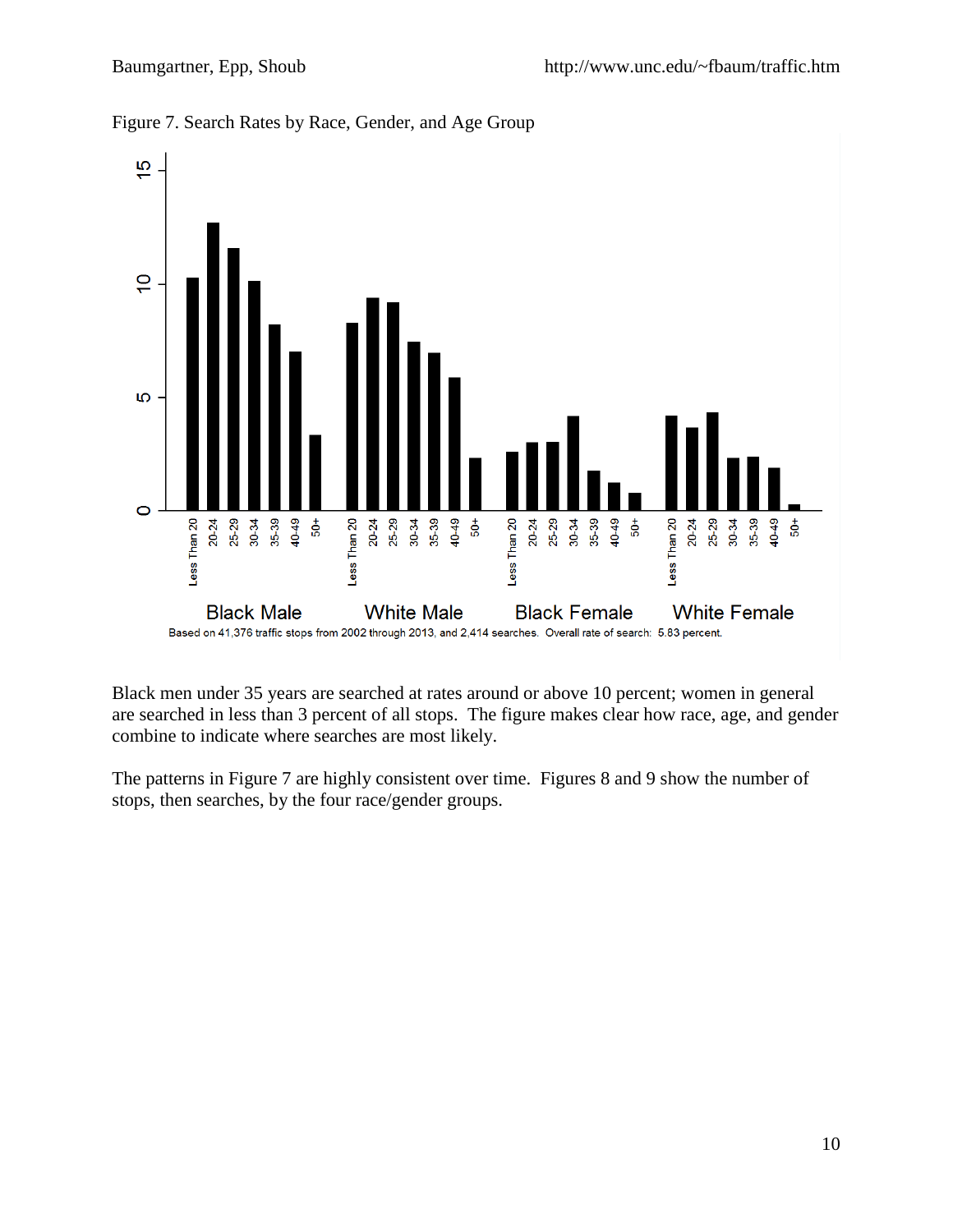Figure 8. Number of Stops, by Race and Gender



Males are much more likely to be stopped than Females. Figure 9 shows the odds that each type of driver will be searched, following a stop. Note that the thick solid line shows overall search rates to have declined from about 10 percent of all stops to below 3 percent, and that these declines have been seen in each of the four categories. However, the declines are not equal in proportion across the four groups, leading to the observed increase in racial differences in rates of search even as overall rates of search have declined for each group.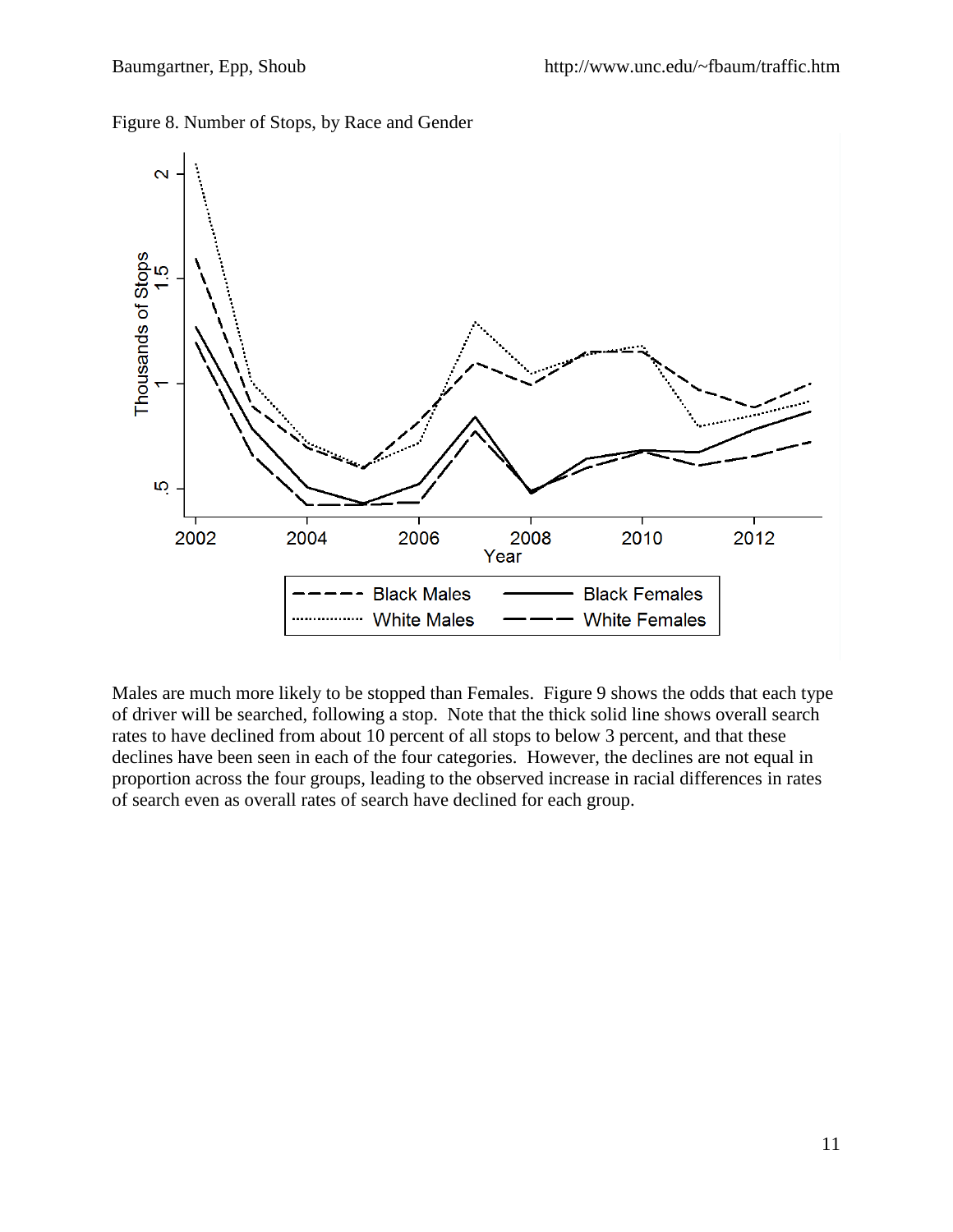

Figure 9. Percent of Stops Resulting in a Search, by Race and Gender

The likelihood of a search was above 15 percent for Black males during the mid-2000s, and above 10 percent for White males. Search rates significantly declined after approximlately 2007. The likelihood of a Black male being searched remains higher than any other group, however. Racial differences among women are very low compared to those seen among men.

The SBI database lists not only the "purpose" of the stop, shown in Tables 2 and 3 above, but also the "type" of search: driver consent, based on probable cause, and so on. Table 4 shows that about half of all searches are consent searches, but that the Black / White discrepancies mostly stem from other types of searches, in particulr those based on probable cause and those conducted in association with an arrrest.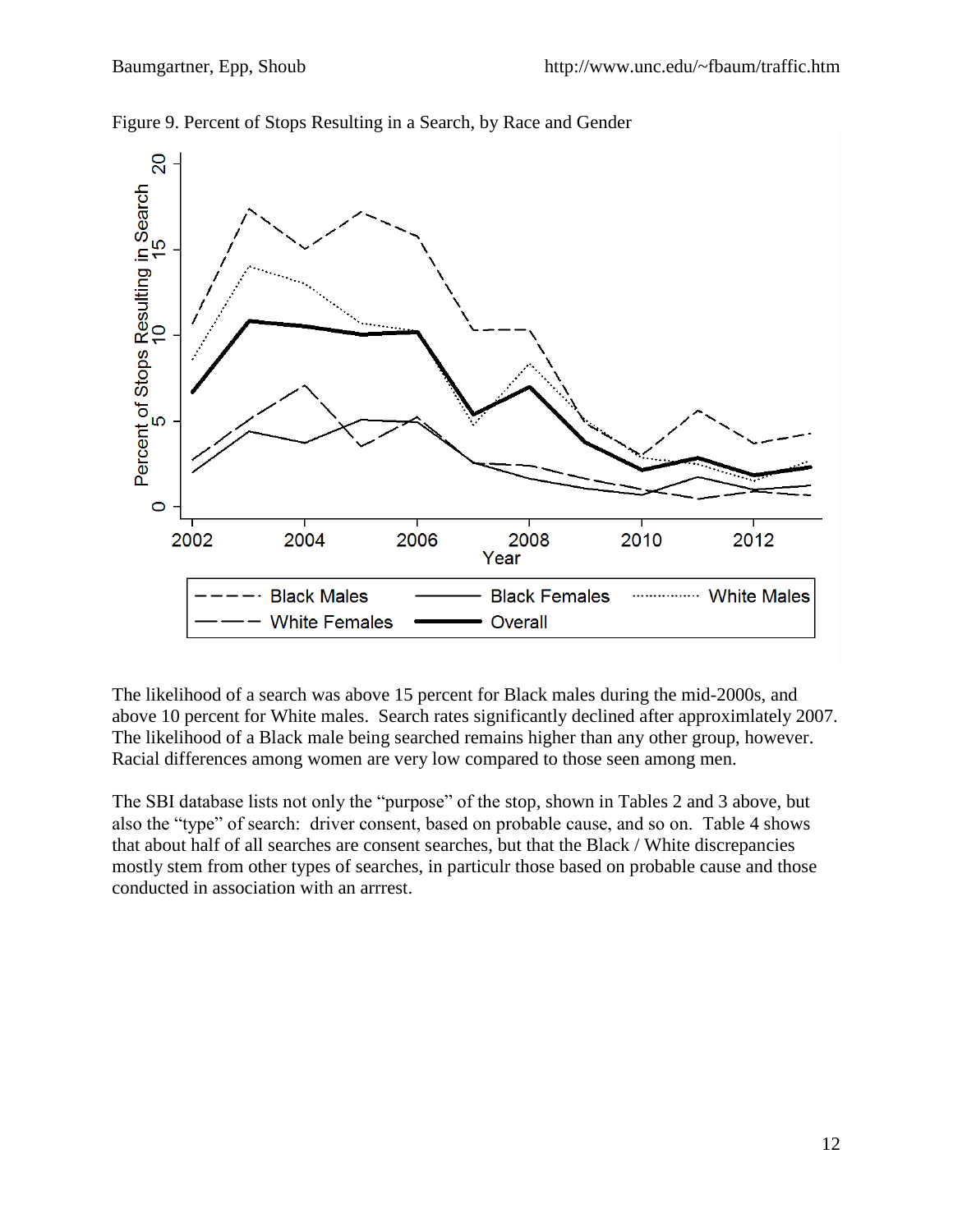|                       |        |       |       |              | Ratio        |
|-----------------------|--------|-------|-------|--------------|--------------|
| Search Type           | Number | Total | White | <b>Black</b> | Black: White |
| <b>Total Stops</b>    | 41,376 |       | 48.37 | 49.25        |              |
| <b>Total Searches</b> | 2,414  | 5.83  | 5.25  | 6.40         | 1.22         |
| Consent               | 1,056  | 2.55  | 2.73  | 2.37         | 0.87         |
| Search Warrant        | 5      |       |       |              |              |
| <b>Probable Cause</b> | 317    | 0.77  | 0.53  | 1.03         | 1.94         |
| Incident to Arrest    | 970    | 2.34  | 1.85  | 2.81         | 1.52         |
| Protective Frisk      | 66     | 0.16  | 0.12  | 0.19         | 1.58         |

#### Table 4. Type of Search by Race

Note: See the appendix for this same table separately for Men and Women.

The SBI traffic stops database includes an anonymous ID number for each officer, and we have no information about the officers beyond this ID number. The ID number does allow us to identify each officer's distribution of stops, however. Before looking at the racial patterns of stops and searches by officer, it is important to understand that many officers, in fact about 80 percent of the officers included in the dtabase, conduct so few traffic stops that we cannot reliably analyze their data. Table 5 shows how many officers have conducted how many traffic stops.

| Number of     | Officers w/ this | Percent of      | Cumulative | Percent of   | Cumulative |
|---------------|------------------|-----------------|------------|--------------|------------|
| <b>Stops</b>  | many Stops       | <b>Officers</b> | Percent    | <b>Stops</b> | Percent    |
|               | 178              | 42.79           | 42.79      | 0.43         | 0.43       |
| $2 - 10$      | 103              | 24.76           | 67.55      | 0.93         | 1.36       |
| $11 - 100$    | 64               | 15.38           | 82.93      | 6.32         | 7.67       |
| $101 - 1,000$ | 59               | 14.18           | 97.12      | 45.96        | 53.64      |
| $1,001 +$     | 12               | 2.88            | 100.00     | 46.36        | 100.00     |
| Total         | 416              | 100             |            | 100          |            |

Table 5. Distribution of Officer IDs by Stop

A total of 416 officers are included in the database. Most of them, however, conducted fewer than 100 traffic stops, while a few (12 officers) conducted over 1,000 stops each. In fact, over 90 percent of the traffic stops were conducted by just 71 officers (those listed in the bottom two rows, with more than 100 stops, or 1,000 stops each).

Figure 10 shows the number of Black and White motorists stopped by each officer, and Figure 11 shows the number of Black and White motorists searched. Figure 10 makes clear that the average officer stops roughly equal proportions of Blacks and Whites (in fact, they stop 0.998 Whites for each Black stopped, or almost exactly equal proportions). Figure 11 shows, however, that searches are skewed towards Black motorists. The average officer searches more Black drivers than White ones.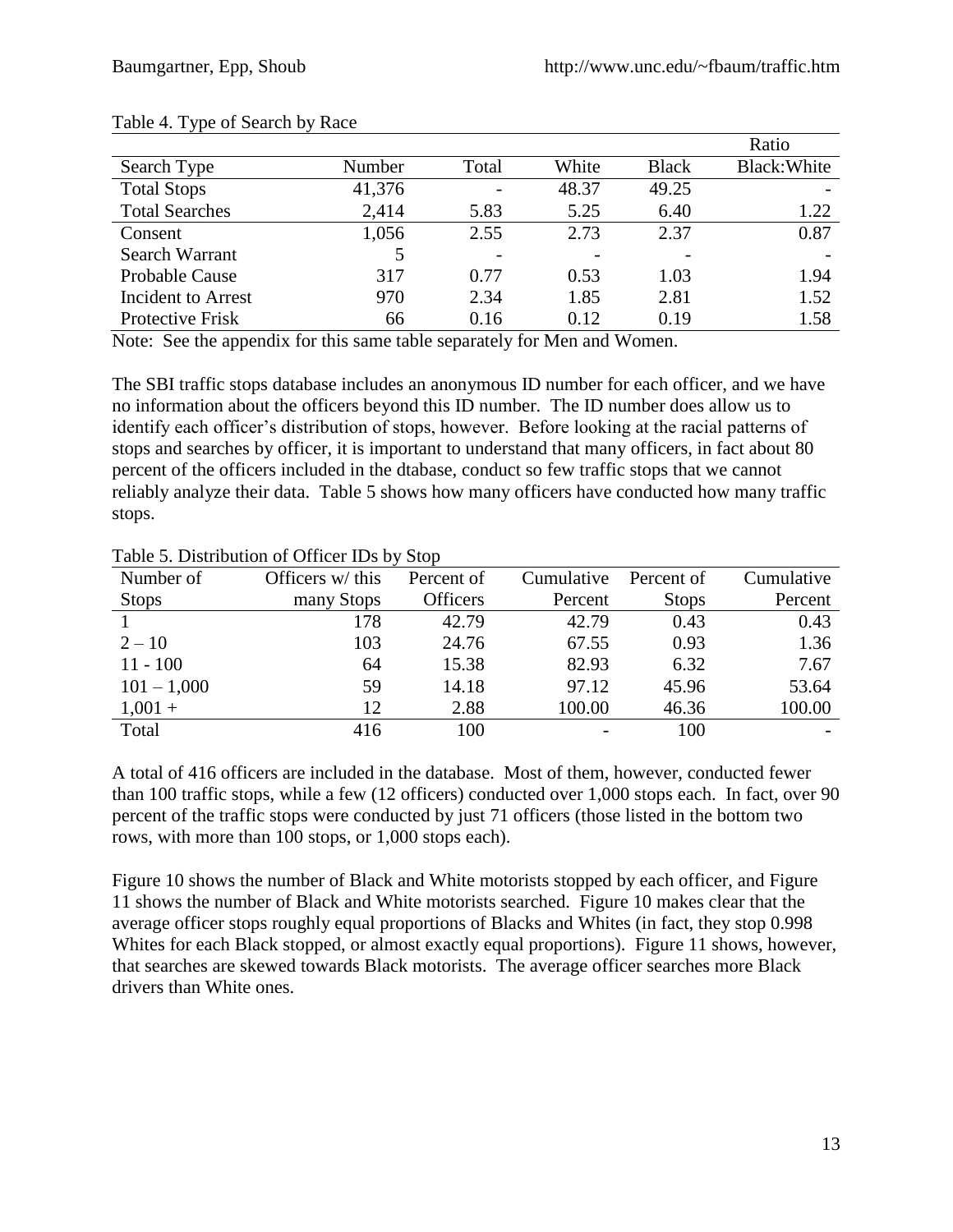

Figure 10. Number of Black and White Motorists Stopped, by Officer

On average, officers stop 0.998 Whites for each Black stopped.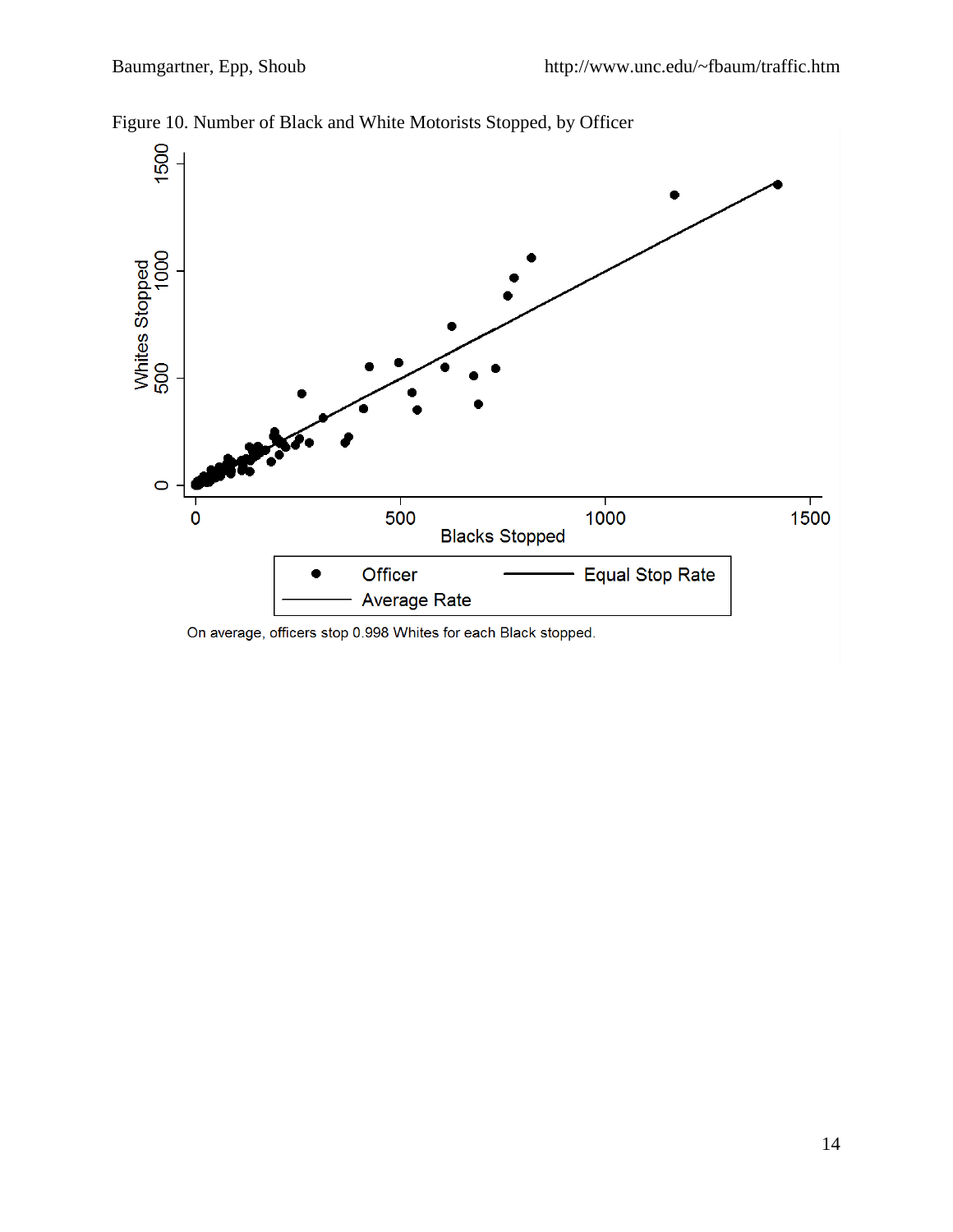

Figure 11. Number of Black and White Motorists Searched, by Officer

On average, officers search 0.812 Whites for each Black searched.

With some care, we can analyze the percentage of White and Black drivers searched, by officer. We do this carefully because as Figures 10 and 11 make clear, many officers have very low numbers of traffic searches. In the two figures below, we compare the percent of White and Black drivers searched. Figure 12 includes those 25 officers who searched a minimum of 10 White drivers, and Figure 13 includes 29 officers those with at least 10 Black drivers searched. In each figure, we can compare the percentage of each race of driver who is searched, looking to see if any officers have highly disparate patterns of searching, by race. We exclude officers from this analysis with too few searches to have reliable estimates of these patterns. Note that some officers search very low percentage of all the drivers they stop, and we exclude them here. One officer had over 1,700 traffic stops, but just 2 searches. We do not calculate any ratios for such officers; similarly many officers had too few searches of drivers of one race or the other for us to analyze any patterns.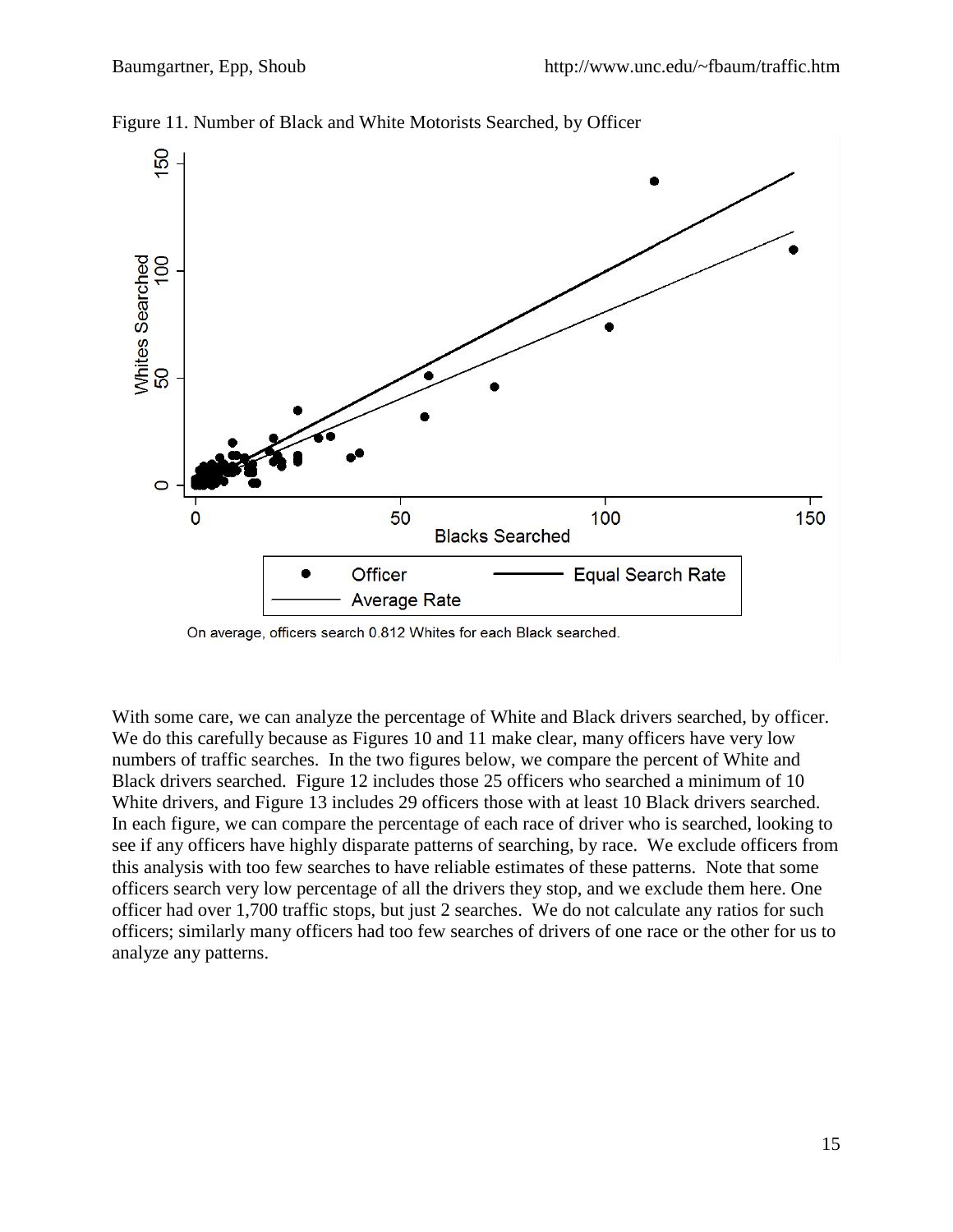

Figure 12. Percent of White and Black Drivers Searched, by Officer, Threshold of 10 Whites searched.

No officer is listed as a high discrepancy officer with twice the rate of searching Whites as compared to Blacks.

Includes 25 officers with 10 or more searches of White motorists.<br>Of these officers, none have rates of searching Whites more than twice their rate of searching Blacks.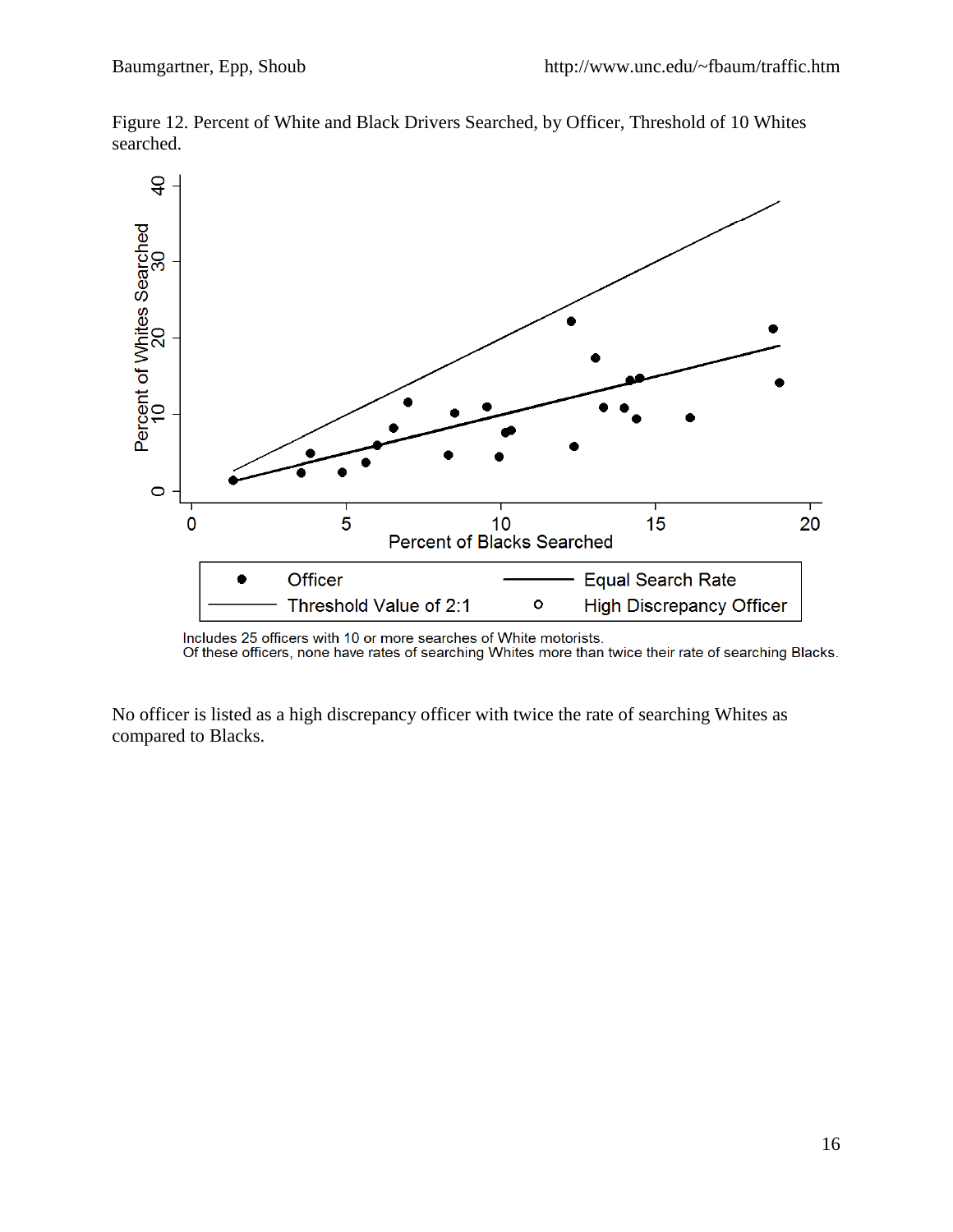

Figure 13. Percent of White and Black Drivers Searched, by Officer, Threshold of 10 Blacks searched.

Five officers have twice the rate of searching Black drivers as compared to their rate of searching Whites. One officer has a rate of searching Black drivers of over 50 percent of all stops, while that officer's rate of searching White drivers is less than 15 percent. Four other officers have much lower search rates, but still can be identified as having searched more than twice the percentage of Blacks than Whites, based on a minimum threshold of having conducted at least 10 searches of Black drivers. These data are available to the administration of the police department, and it would be very easy to conduct a periodic review of these traffic stops for the individual officers involved. There may be a reasonable explanation for these patterns, or administrators may want to question if these patterns are appropriate.

Having generated a variable for "high discrepancy" officers, we can now move to a more complete statistical model allowing us to test what factors predict the likelihood of being searched. This allows us to see if, controlling for other factors, Race is a significant predictor. Tables 6 and 7 present these statistical models separately for men and women. In each case, the table shows the "odds-ratio" associated with the various predictors shown. An odds-ratio can be interpreted based on its deviation from "even" odds of 1.00: numbers above that value indicate increased odds (so, for example, Model 5 in Table 6 shows a value of 1.39 for Race, indicating a 39 percent increase in odds of being searched for Black drivers, compared to Whites, controlling for all other factors included in the model). Numbers below 1.00 indicate reduced odds.

Includes 29 officers with 10 or more searches of Black motorists. Of these officers, 5 have rates of searching Blacks more than twice their rate of searching Whites.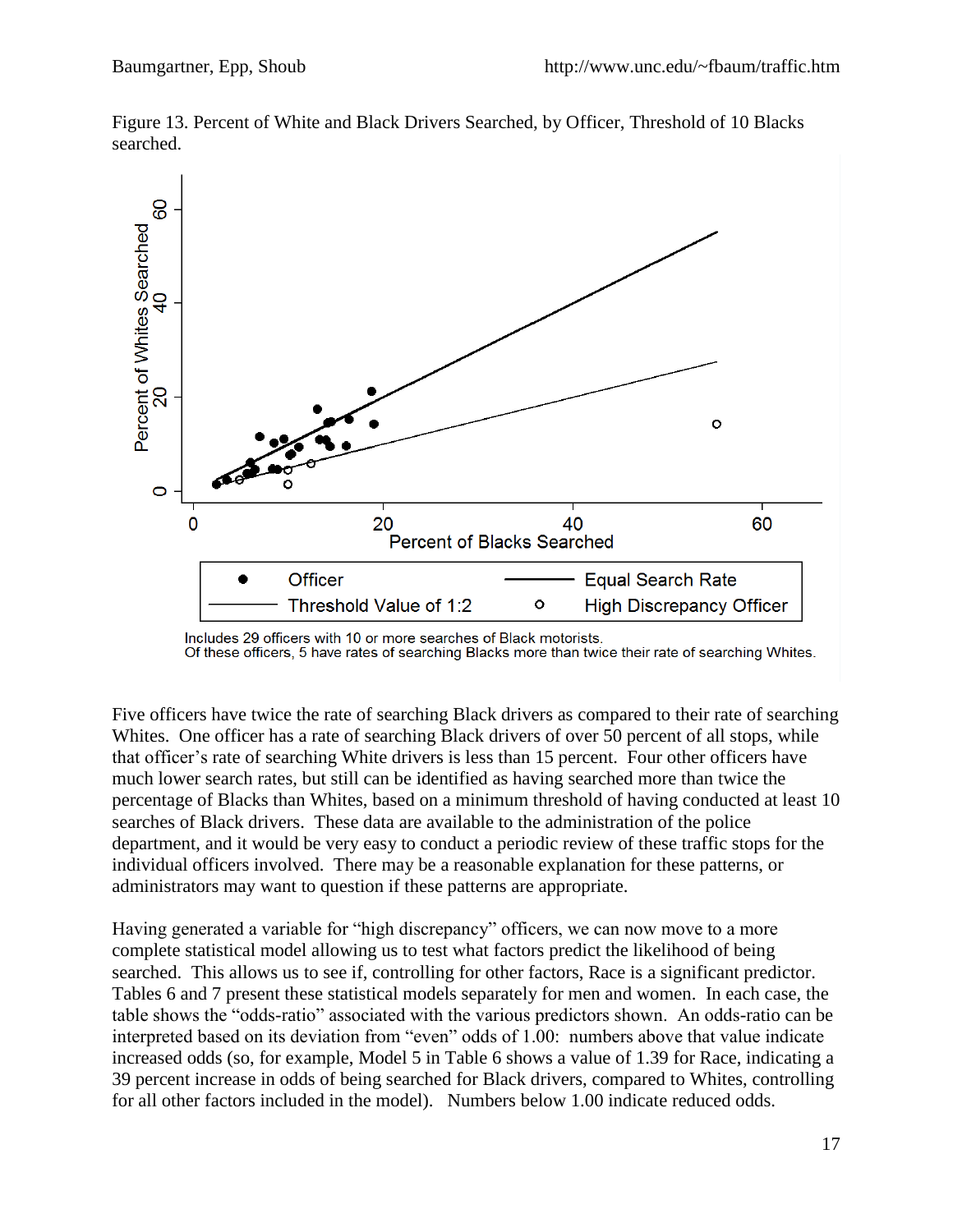Tables 6 and 7 start with the simplest model, including just Race  $(1 = Black, 0 = White)$  as well as Ethnicity ( $1 =$  Hispanic,  $0 =$  Non-Hispanic). Model 2 adds in the age of the driver, and the coefficients of about 0.97 in each case mean that for each year of age, the odds of being searched decline by about 3 percent. Model 3 adds in the stop purpose, indicating that being stopped for DWI is a very powerful predictor of being searched. Model 4 adds in the high-disparity officers, which in this case does not produce statistically significant results, as there are so few such officers in the database. Finally, model 5 adds in controls for the time of day (each hour in a 24 hour sequence, with midnight as the baseline) and day of week (each of 7 days, with Sunday as the baseline). We do not show these estimates, as the goal here is not to understand those coefficients, but to see if the Race coefficient remains statistically significant when we include these successive controls. Presenting five models in this manner allows us to see if the coefficients are stable or if they change dramatically when successive control variables are included. These results are extremely stable.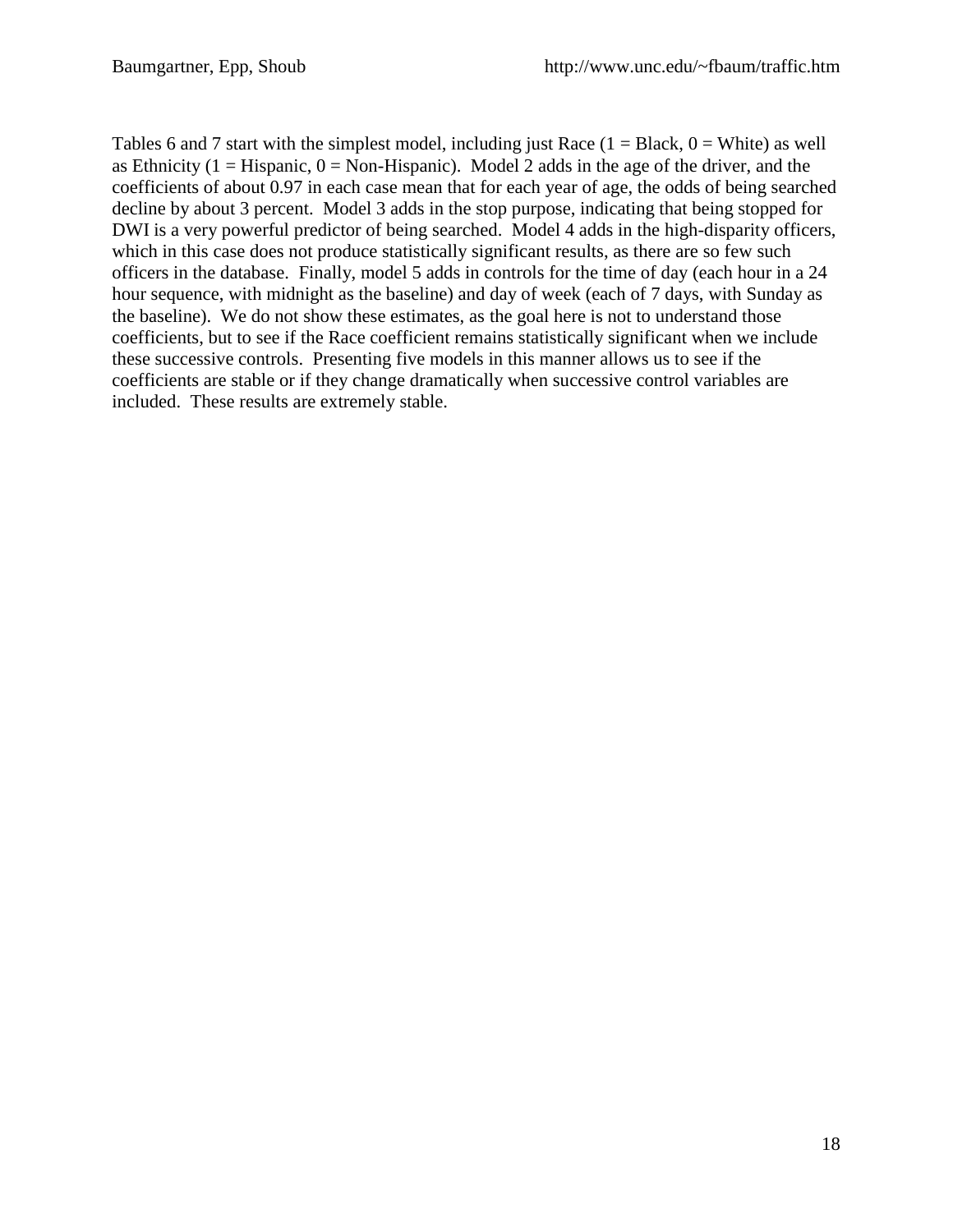| Variable                                     | Model 1       | Model 2                      | Model 3        | Model 4        | Model 5        |
|----------------------------------------------|---------------|------------------------------|----------------|----------------|----------------|
| <b>Demographics</b>                          |               |                              |                |                |                |
| Race                                         | $1.44*(0.07)$ | $1.42*(0.07)$                | $1.42*(0.07)$  | $1.42*(0.07)$  | $1.39*(0.07)$  |
| Hispanic                                     | $3.82*(0.58)$ | $3.76*(0.58)$                | $3.33*(0.53)$  | $3.34*(0.53)$  | $3.54*(0.57)$  |
| Age                                          |               | $0.97*(0.01)$                | $0.97*(0.00)$  | $0.97*(0.00)$  | $0.97*(0.00)$  |
| <b>Stop Purpose</b>                          |               |                              |                |                |                |
| Speed Limit                                  |               |                              |                |                |                |
| Stop Light                                   |               |                              | $1.35*(0.15)$  | $1.36*(0.15)$  | $1.28*(0.15)$  |
| Impaired                                     |               |                              | $14.29*(1.80)$ | $14.41*(1.82)$ | $10.58*(1.40)$ |
| Movement                                     |               |                              | $2.14*(0.20)$  | $2.16*(0.20)$  | $2.12*(0.20)$  |
| Equipment                                    |               |                              | $2.00*(0.15)$  | $2.02*(0.15)$  | $1.86*(0.15)$  |
| Regulatory                                   |               | -                            | $1.89*(0.17)$  | $1.90*(0.18)$  | $1.90*(0.18)$  |
| Seat Belt                                    |               | -                            | $2.57*(0.29)$  | $2.59*(0.29)$  | $2.77*(0.32)$  |
| Investigation                                |               | $\qquad \qquad \blacksquare$ | $5.19*(0.46)$  | $5.23*(0.47)$  | $4.77*(0.43)$  |
| Other                                        |               | $\qquad \qquad -$            | $2.22*(0.21)$  | $2.24*(0.21)$  | $2.18*(0.21)$  |
| <b>Officer Type</b>                          |               |                              |                |                |                |
| Black Disparity <sup>†</sup>                 |               |                              |                | 1.10(0.09)     | 1.08(0.09)     |
| White Disparity <sup><math>\phi</math></sup> |               |                              |                | (omitted)      | (omitted)      |
| <b>Time</b>                                  |               |                              |                |                |                |
| Hour of Day                                  |               |                              |                |                | Included       |
| Day of Week                                  |               |                              |                |                | Included       |
| <b>Constant</b>                              | $0.07*(0.00)$ | $0.19*(0.01)$                | $0.09*(0.01)$  | $0.09*(0.01)$  | $0.14*(0.02)$  |
| N                                            | 24,215        | 24,215                       | 24,215         | 24,215         | 24,014         |
| <b>Pseudo</b> $R^2$                          | 0.01          | 0.03                         | 0.07           | 0.07           | 0.08           |

Table 6. Predicting the Occurrence of a Search for Male Motorists, 2002-2013

Note: Entries are odds-ratios, with standard errors in parenthesis.

Note : The number of observations is smaller for Model 5 because the "hour of stop" variable is missing in some cases.

 $*$  = Significant at 0.05 p-value

ϯ = Coded 1 for 5 officers who searched Blacks at twice the rate of Whites; otherwise zero.

Officers with fewer than 10 searches of Black motorists are automatically coded zero.

 $\phi$  = White Disparity omitted because no officers have this value.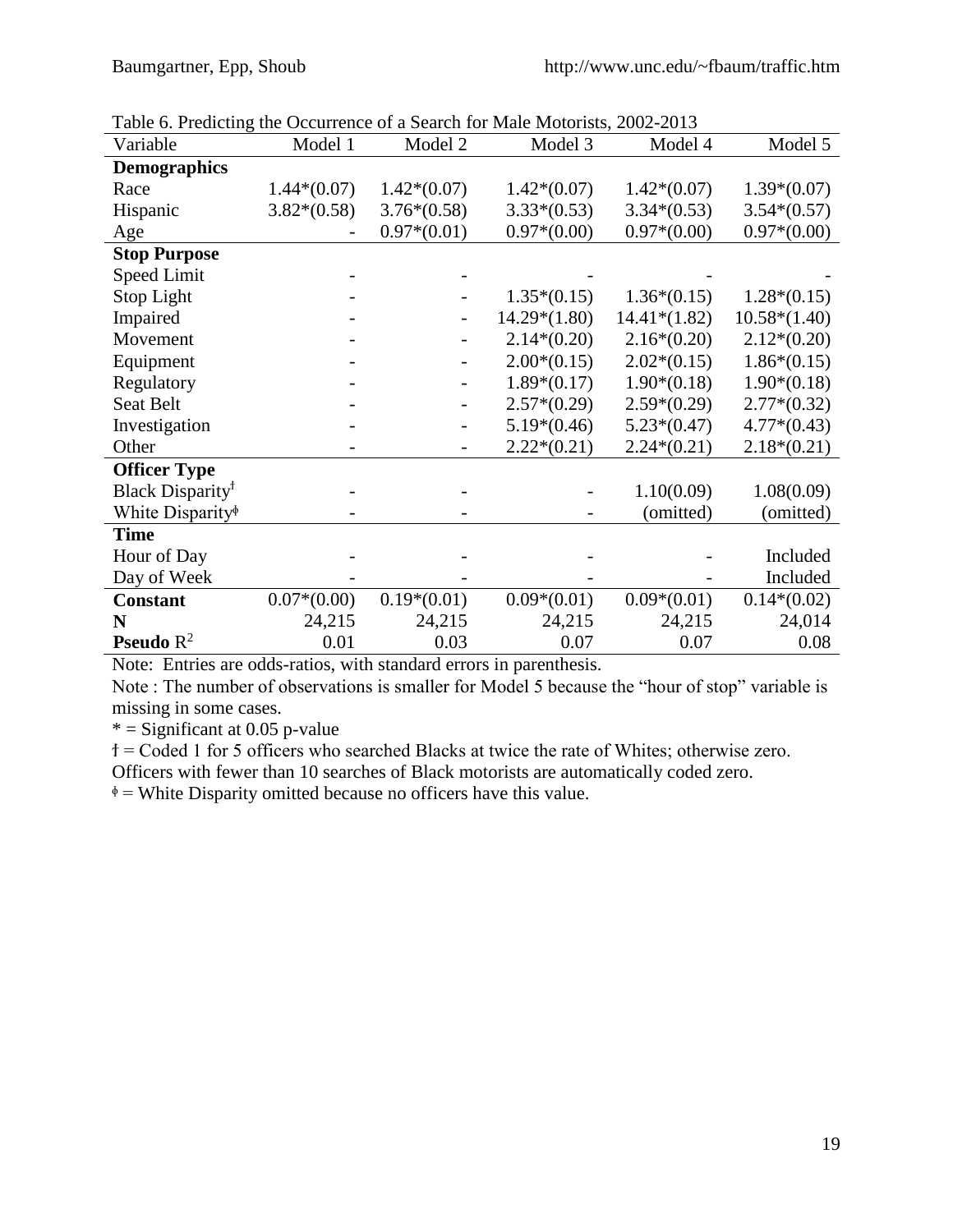| Factor $\mu$ , From this the Occurrence of a bearen for Female motorists, 2002 2019 |               |               |                 |                 |                |
|-------------------------------------------------------------------------------------|---------------|---------------|-----------------|-----------------|----------------|
| Variable                                                                            | Model 1       | Model 2       | Model 3         | Model 4         | Model 5        |
| <b>Demographics</b>                                                                 |               |               |                 |                 |                |
| Race                                                                                | 0.92(0.09)    | 0.92(0.09)    | 0.93(0.10)      | 0.93(0.10)      | 0.90(0.10)     |
| Hispanic                                                                            | 2.32(1.08)    | 2.35(1.10)    | 2.27(1.08)      | 2.28(1.09)      | 2.28(1.11)     |
| Age                                                                                 |               | $0.96*(0.00)$ | $0.96*(0.00)$   | $0.96*(0.00)$   | $0.96*(0.00)$  |
| <b>Stop Purpose</b>                                                                 |               |               |                 |                 |                |
| Speed Limit                                                                         |               |               |                 |                 |                |
| Stop Light                                                                          |               |               | $1.64*(0.40)$   | $1.66*(0.40)$   | 1.52(0.37)     |
| Impaired                                                                            |               |               | $40.77*(10.58)$ | $41.58*(10.85)$ | $26.22*(7.16)$ |
| Movement                                                                            |               |               | $3.17*(0.73)$   | $3.21*(0.74)$   | $2.71*(0.64)$  |
| Equipment                                                                           |               |               | $3.07*(0.50)$   | $3.10*(0.51)$   | $2.33*(0.40)$  |
| Regulatory                                                                          |               |               | $2.63*(0.49)$   | $2.65*(0.49)$   | $2.71*(0.51)$  |
| Seat Belt                                                                           |               |               | $2.03*(0.62)$   | $2.07*(0.63)$   | $2.41*(0.74)$  |
| Investigation                                                                       |               |               | $13.20*(2.28)$  | $13.39*(2.33)$  | $11.07*(1.99)$ |
| Other                                                                               |               |               | $3.39*(0.75)$   | $3.44*(0.76)$   | $3.06*(0.69)$  |
| <b>Officer Type</b>                                                                 |               |               |                 |                 |                |
| Black Disparity <sup>†</sup>                                                        |               |               |                 | 1.15(0.21)      | 1.11(0.21)     |
| White Disparity <sup>®</sup>                                                        |               |               |                 | (omitted)       | (omitted)      |
| <b>Time</b>                                                                         |               |               |                 |                 |                |
| Hour of Day                                                                         |               |               |                 |                 | Included       |
| Day of Week                                                                         |               |               |                 |                 | Included       |
| <b>Constant</b>                                                                     | $0.03*(0.00)$ | $0.10*(0.01)$ | $0.04*(0.01)$   | $0.04*(0.01)$   | $0.07*(0.02)$  |
| N                                                                                   | 16,177        | 16,177        | 16,177          | 16,177          | 16,050         |
| Pseudo $\mathbb{R}^2$                                                               | 0.00          | 0.03          | 0.11            | 0.11            | 0.13           |

Table 7. Predicting the Occurrence of a Search for Female Motorists, 2002-2013

Note: Entries are odds-ratios, with standard errors in parenthesis.

Note : The number of observations is smaller for Model 5 because the "hour of stop" variable is missing in some cases.

 $*$  = Significant at 0.05 p-value

ϯ = Coded 1 for 5 officers who searched Blacks at twice the rate of Whites; otherwise zero.

Officers with fewer than 10 searches of Black motorists are automatically coded zero.

 $\phi$  = White Disparity omitted because no officers have this value.

Tables 6 and 7 make several things clear. Controlling for relevant factors, Black male drivers are about 39 percent more likely to be searched as compared to White male drivers. Among women, there is no statistically significant difference in search rates according to race. Note from the appendix or Figure 7 above that women are unlikely, compared to men, to be searched at all.

Figure 14 takes the coefficient for Race from Model 5 and plots it over time, showing the evolution and consistency of racial disparities in search rates, controlling for other factors.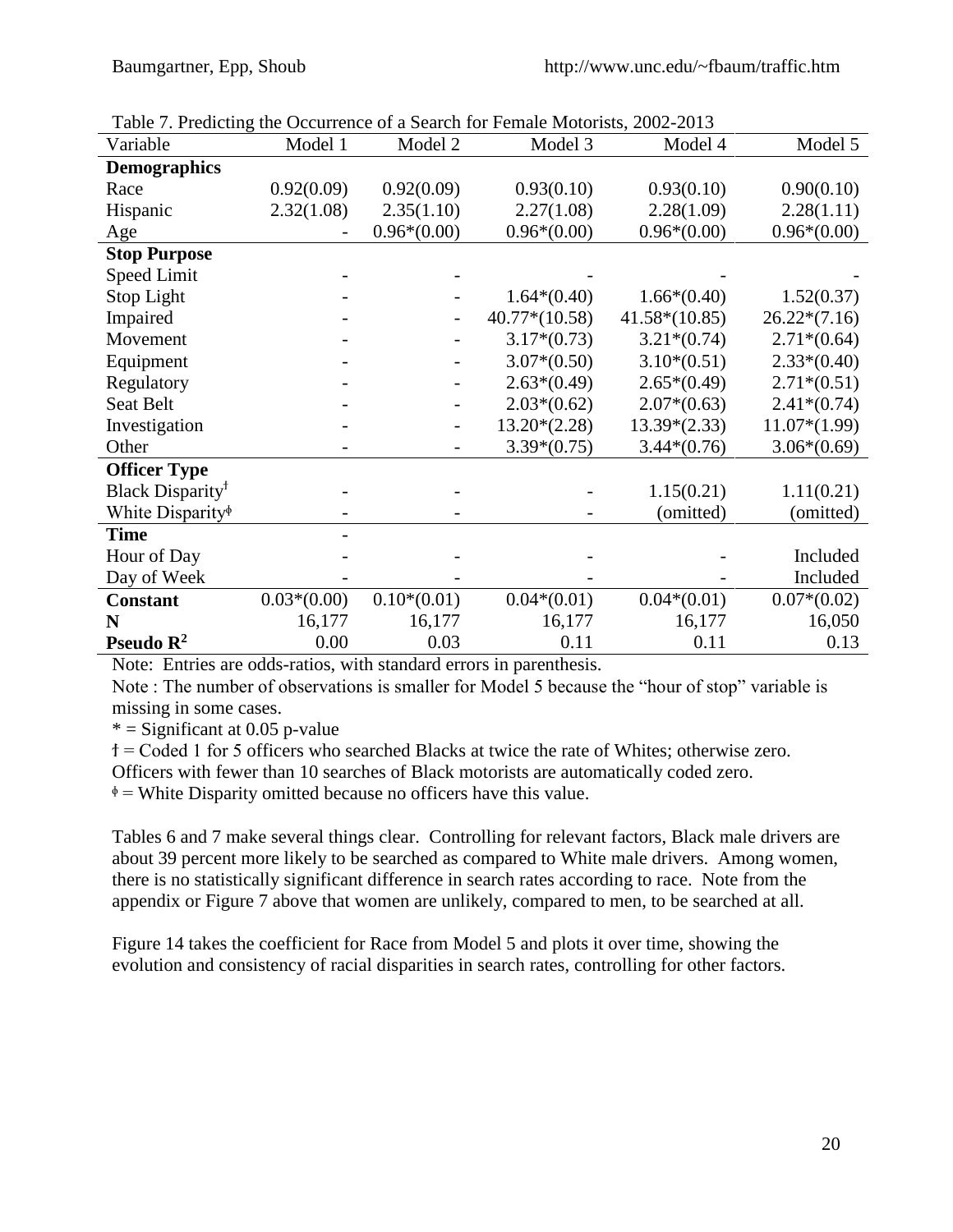

Figure 14. Increased Odds of Search for Blacks, by Gender, 2002-2013

Among men, the likelihood of search is consistently greater for Blacks than Whites, and in recent years has grown to values over 2.00, indicating more than double the rate of search, compared to similarly situated Whites. Among women, the numbers fluctuate wildly but are typically low; in any case they are not statistically different from 1.00, indicating no systematic racial disparity.

## Conclusion

This review of traffic stops supports these conclusions: Black men in Roanoke Rapids are subject to a 20 to 40 percent increased likelihood of search, given a stop. Compared to their numbers in the local population, Blacks are also significantly more likely than Whites to be stopped. The racial disparties in traffic stops identified here related almost exclusively to men, as women are searched at very low rates, and these rates are not statistically discernable between Black and White women drivers. Rates of search have also significantly declined in Roanoke Rapids since the late 2000s. This has not, however, reduced the racial disparities in those stops and searches, though it has indeed reduced their incidence by a substantial margin for all drivers. While our officer-level analysis does identify a small number of individuals who appear to have highly disparate rates of searching Black drivers as compared to Whites, the disparities we document cannot be attributed only to a few "bad apples." Rather, it is widespread and consistent.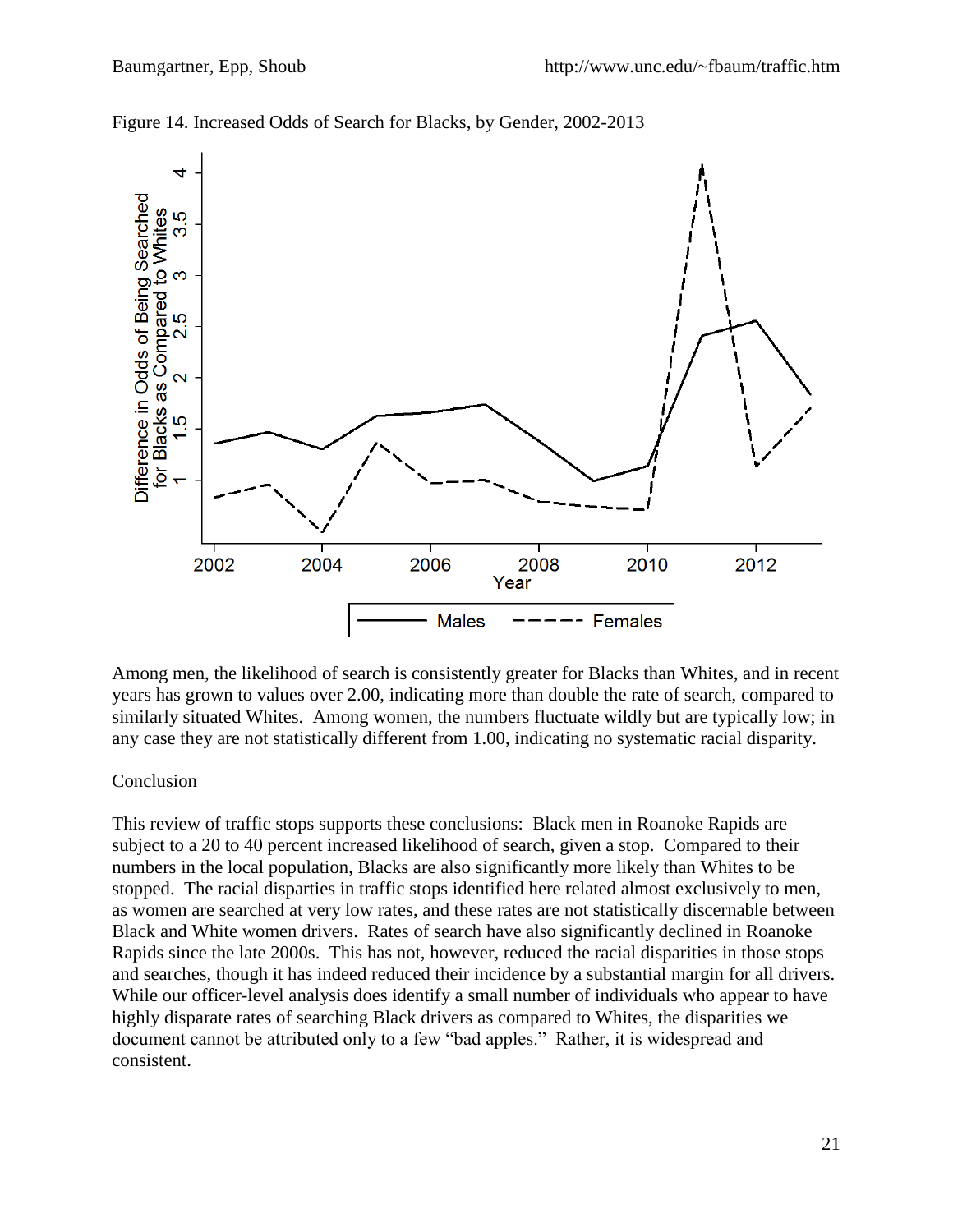### Appendix

In this appendix we provide information about some basic statistics such as stops and search by hour of the day, day of the week, and more detailed tables for example breaking down some of the analysis presented in the main text to give separate data for males and females. We provide minimal commentary but explain how to read the table and what it shows.

Table A1 provides data on passengers. Data in the main text refer to drivers. Information on passengers is required to be gathered only in the small percentage of cases where they are searched, although we find many cases in the database where they are not searched. In any case, we exclude passengers from the main analysis in the body of the paper because data on passengers is generally not recorded.

|                           | Percent |       |              |  |
|---------------------------|---------|-------|--------------|--|
| Purpose                   | Number  | White | <b>Black</b> |  |
| <b>Total Stops</b>        | 1,623   | 38.45 | 59.52        |  |
| Speed Limit               | 291     | 35.40 | 64.26        |  |
| Stop Light/Sign           | 94      | 41.49 | 56.38        |  |
| Driving Impaired          | 99      | 48.48 | 40.40        |  |
| Safe Movement             | 127     | 43.31 | 54.33        |  |
| Vehicle Equipment         | 357     | 37.25 | 61.34        |  |
| <b>Vehicle Regulatory</b> | 156     | 25.00 | 73.72        |  |
| Seat Belt                 | 87      | 52.87 | 44.83        |  |
| Investigation             | 271     | 40.59 | 57.56        |  |
| Other Vehicle             | 141     | 36.17 | 62.41        |  |

### Table A1. Racial Composition of Traffic Stops by Purpose, Passengers

See Table 2 in the text for a similar table relating to drivers. Data on passengers is not systematically collected for all traffic stops. Driver searches were shown in Table 2 to be 49 percent among Blacks.

Tables A2 through A5 break down driver searches for men and women, replicating Tables 2 and 3 showing racial break-downs for searches of different type and purpose: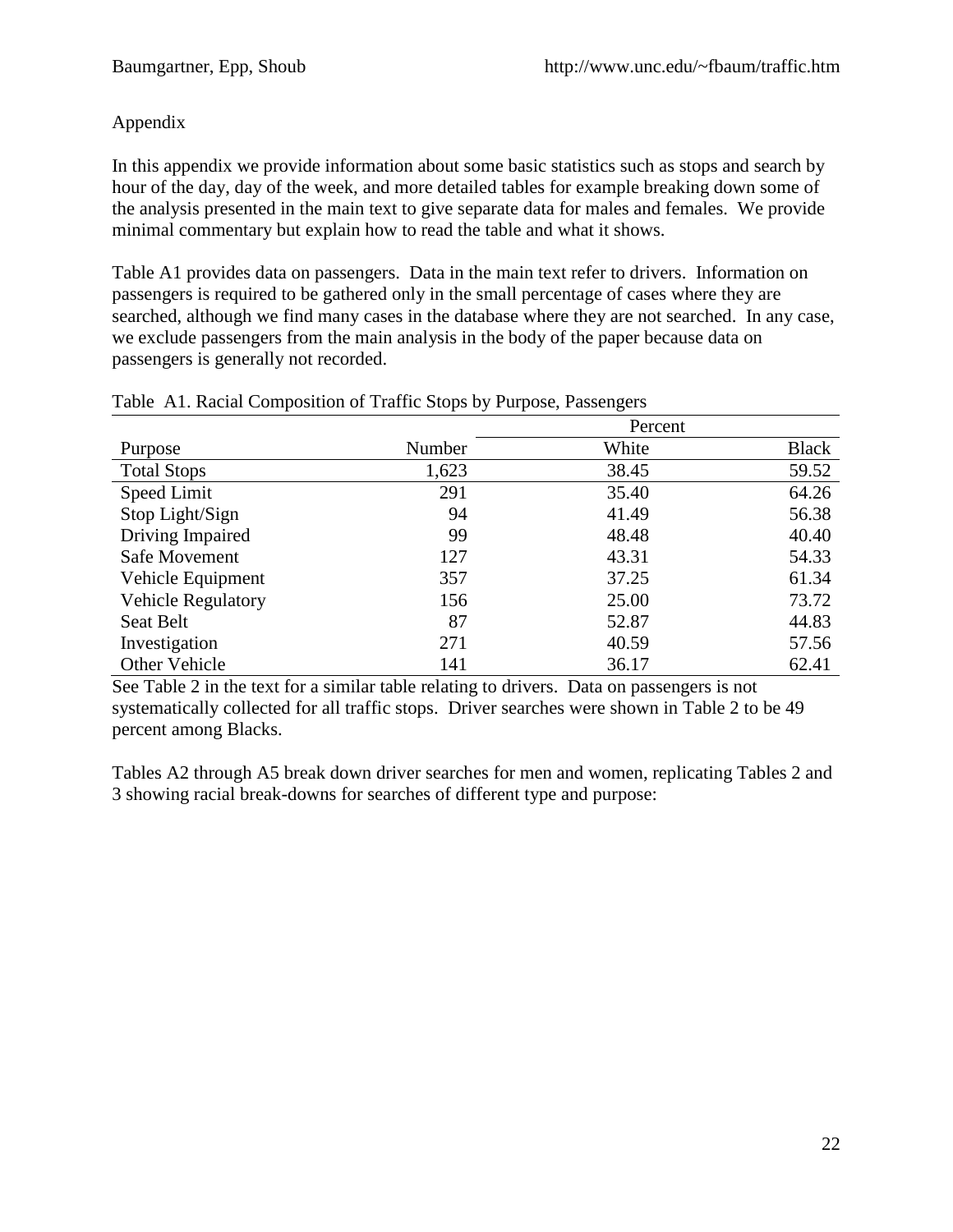|                           |        |       |               |         | Ratio        |
|---------------------------|--------|-------|---------------|---------|--------------|
| Purpose                   | Number | Total | White<br>$\%$ | % Black | Black: White |
| <b>Total Stops</b>        | 24,945 |       | 49.45         | 47.62   |              |
| <b>Total Searches</b>     | 2,011  | 8.06  | 6.91          | 9.29    | 1.34         |
| Speed Limit               | 8,641  | 4.26  | 3.25          | 5.43    | 1.67         |
| Stop Light/Sign           | 2,037  | 5.40  | 3.89          | 7.47    | 1.92         |
| Driving Impaired          | 370    | 38.11 | 40.61         | 34.25   | 0.84         |
| Safe Movement             | 2,361  | 8.73  | 7.25          | 10.52   | 1.45         |
| Vehicle Equipment         | 4,514  | 8.77  | 8.19          | 9.34    | 1.14         |
| <b>Vehicle Regulatory</b> | 2,582  | 7.86  | 5.99          | 9.48    | 1.58         |
| <b>Seat Belt</b>          | 1,167  | 10.28 | 10.51         | 10.19   | 0.97         |
| Investigation             | 1,307  | 20.20 | 18.62         | 22.11   | 1.19         |
| Other Vehicle             | 1,966  | 10.33 | 9.01          | 11.72   | 1.03         |

### Table A2. Percent of Men Searched by Race and Purpose of Stop

Table A3. Percent of Women Searched by Race and Purpose of Stop

|                           |        |       |         |         | Ratio        |
|---------------------------|--------|-------|---------|---------|--------------|
| Purpose                   | Number | Total | % White | % Black | Black: White |
| <b>Total Stops</b>        | 16,431 |       | 46.72   | 51.73   |              |
| <b>Total Searches</b>     | 403    | 2.45  | 2.58    | 2.36    | 0.91         |
| Speed Limit               | 73     | 0.99  | 0.94    | 1.06    | 1.13         |
| Stop Light/Sign           | 23     | 1.63  | 1.52    | 1.85    | 1.22         |
| Driving Impaired          | 28     | 26.67 | 29.09   | 23.40   | 0.80         |
| Safe Movement             | 27     | 3.09  | 4.12    | 2.25    | 0.55         |
| Vehicle Equipment         | 83     | 3.21  | 3.58    | 2.95    | 0.80         |
| <b>Vehicle Regulatory</b> | 51     | 2.52  | 2.33    | 2.68    | 1.15         |
| Seat Belt                 | 13     | 2.12  | 1.47    | 3.00    | 2.04         |
| Investigation             | 75     | 12.56 | 15.00   | 10.53   | 0.70         |
| Other Vehicle             | 30     | 3.57  | 3.32    | 3.88    | 1.17         |

### Table A4. Type of Search by Race: Men

|                       |        |       |       |              | Ratio        |
|-----------------------|--------|-------|-------|--------------|--------------|
| Search Type           | Number | Total | White | <b>Black</b> | Black: White |
| <b>Total Stops</b>    | 24,945 |       | 49.45 | 47.62        |              |
| <b>Total Searches</b> | 2,011  | 8.06  | 6.91  | 9.29         | 1.34         |
| Consent               | 872    | 3.50  | 3.50  | 3.49         | 1.00         |
| Search Warrant        | 4      |       |       |              |              |
| <b>Probable Cause</b> | 271    | 1.09  | 0.71  | 1.52         | 2.14         |
| Incident to Arrest    | 807    | 3.24  | 2.51  | 3.96         | 1.58         |
| Protective Frisk      | 57     | 0.23  | 0.17  | 0.29         | 1.71         |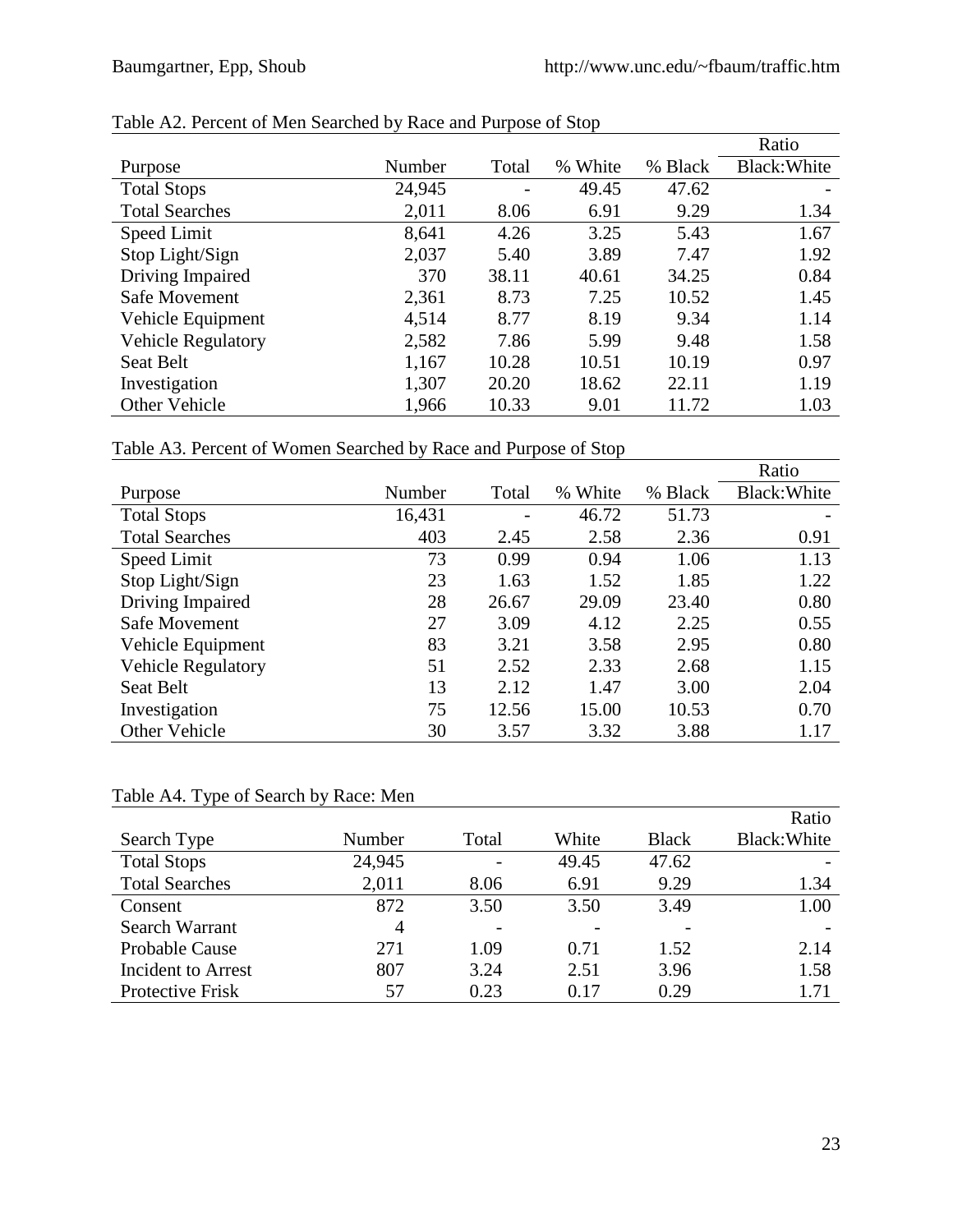|                           |        |       |       |              | Ratio        |
|---------------------------|--------|-------|-------|--------------|--------------|
| Search Type               | Number | Total | White | <b>Black</b> | Black: White |
| <b>Total Stops</b>        | 16,431 |       | 46.72 | 51.73        |              |
| <b>Total Searches</b>     | 403    | 2.45  | 2.58  | 2.36         | 0.91         |
| Consent                   | 184    | 1.12  | 1.48  | 0.79         | 0.53         |
| Search Warrant            |        |       |       |              |              |
| Probable Cause            | 46     | 0.28  | 0.23  | 0.33         | 1.43         |
| <b>Incident to Arrest</b> | 163    | 0.99  | 0.79  | 1.19         | 1.51         |
| Protective Frisk          | 9      | 0.05  | 0.05  | 0.06         | 1.20         |

#### Table A5. Type of Search by Race: Women

Note: The very low number of women searched (just 403 cases over 11 years) suggests that the analysis of these numbers should be done with great caution. Clearly, the bulk of activity discussed in this paper relates to male drivers and should be interpreted as such.

In the statistical models predicting the likelihood of search, we control for time of day and day of week. Figures A6 through A9 show the number of searches, then stops, for Black and White drivers by day of week (zero = Sunday,  $6 =$  Saturday) and time of day ( $0 =$  midnight,  $23 =$ 11pm).

Figure A6. Stops by Day of the Week

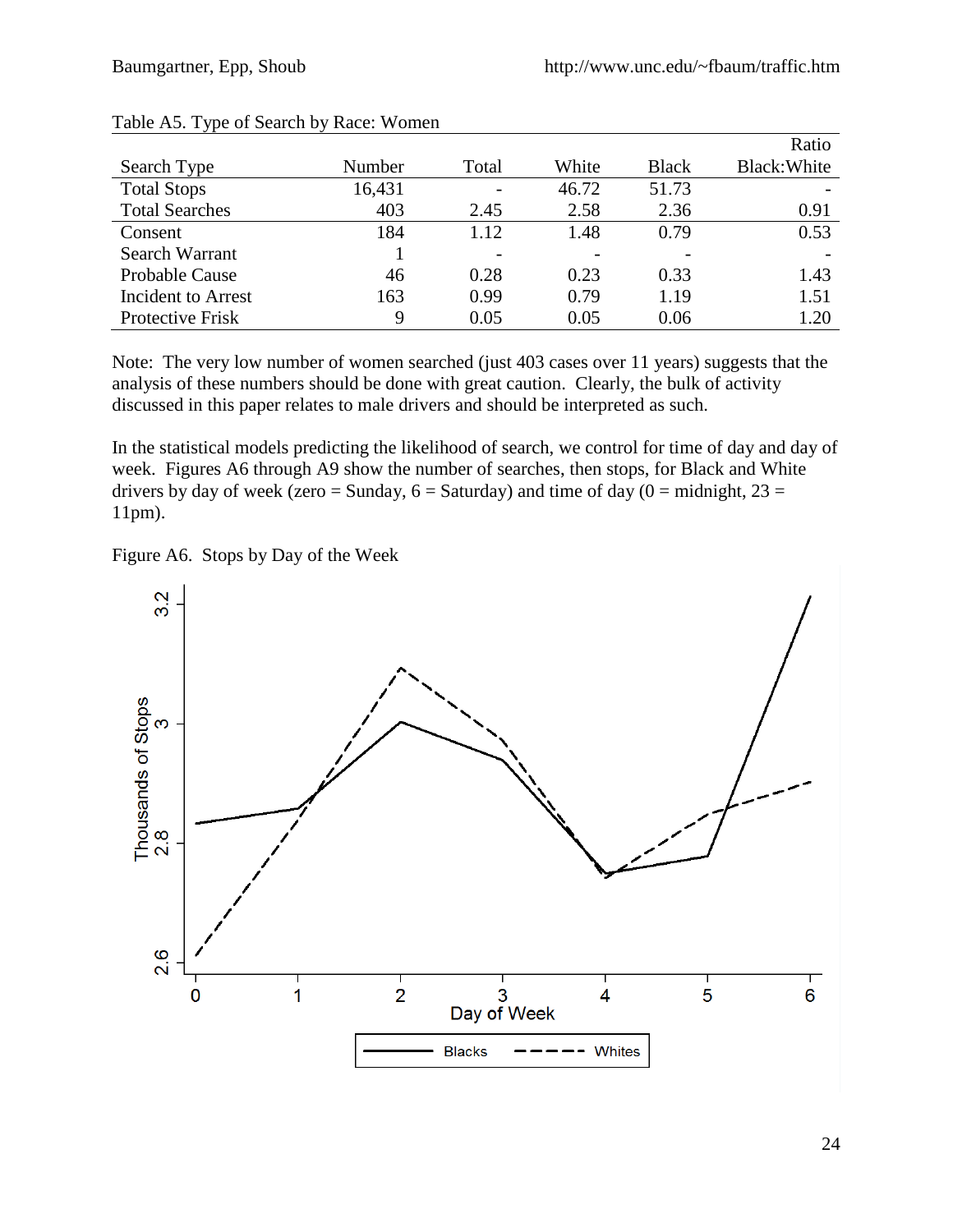

Figure A7. Searches by Day of the Week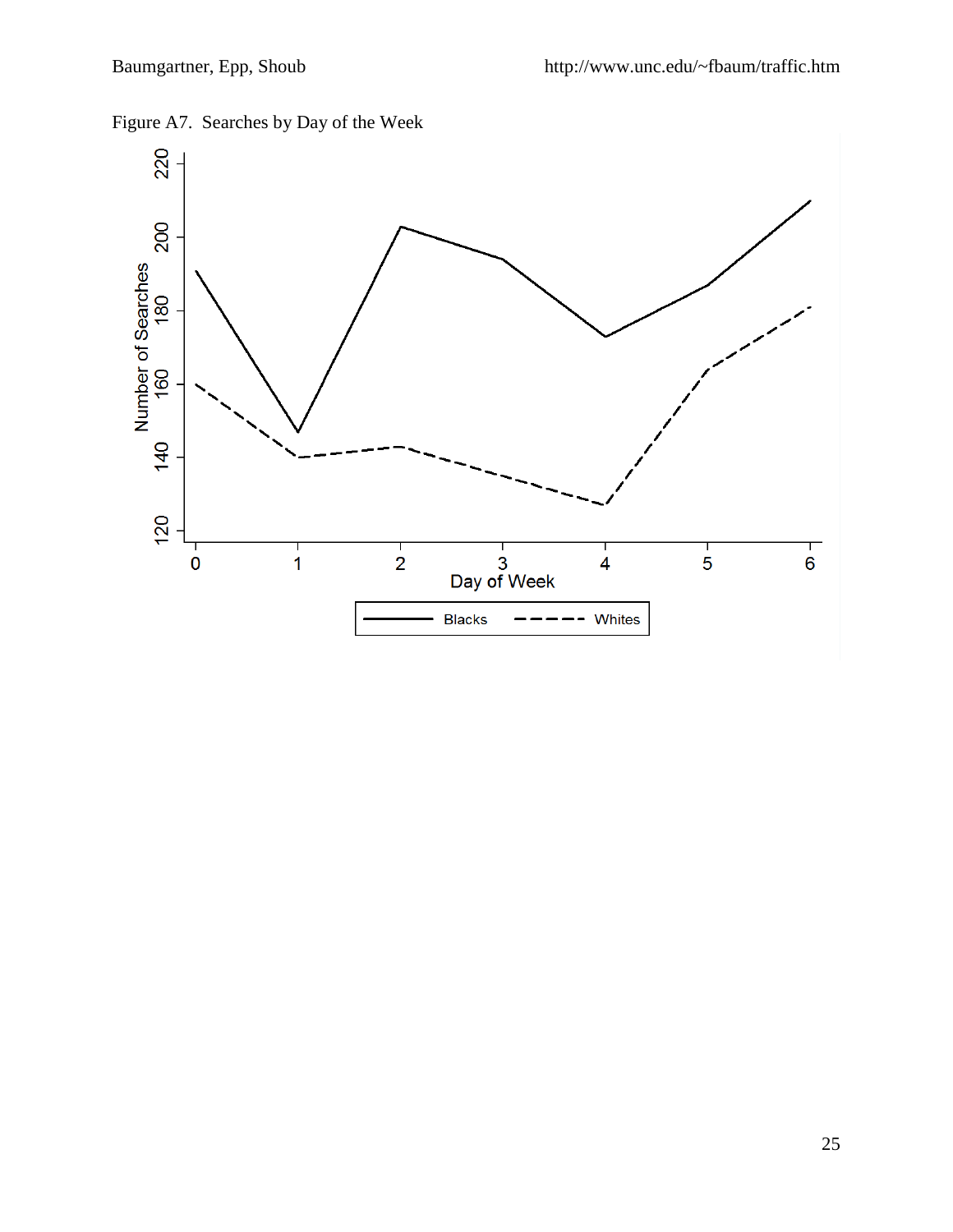



The figure excludes cases where the hour and minute was exactly 0:00.<br>These cases were presumed to be missing data.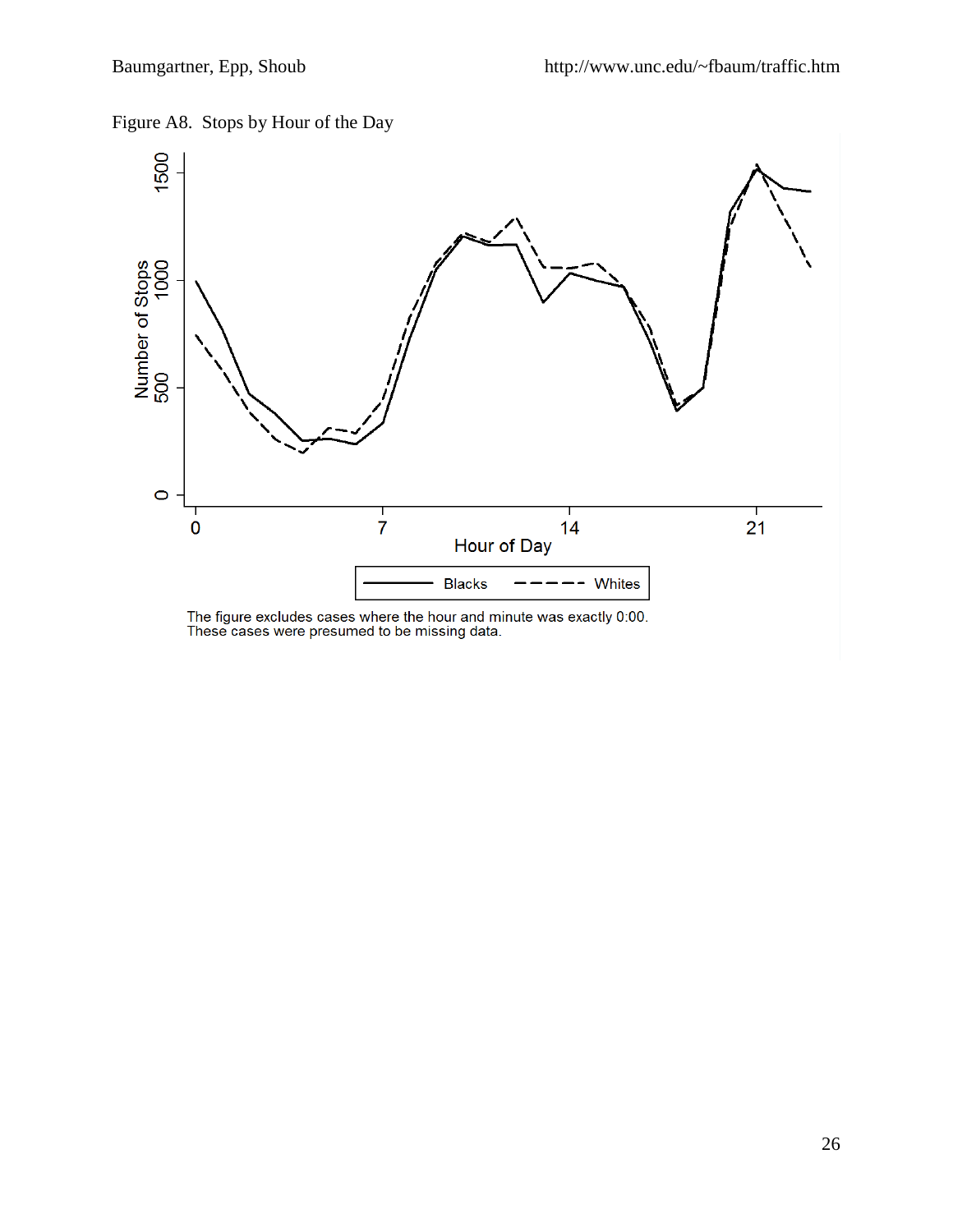Figure A9. Searches by Hour of the Day



The figure excludes cases where the hour and minute was exactly 0:00. These cases were presumed to be missing data.

Table 3 presents a simple percent difference ratio for the likelihood of Blacks and Whites being searched, and Tables 6 and 7 present more complicted "odds-ratios" from a logistic regression. Figure 5 showed how the percent difference figure varied over time when these are calculated on a yearly basis, and Figure 14 did this for the odds-ratios. Figures A10 and A11 show, for men and women, that these two approaches to the same question provide virtually identical information. They show the correlation between the percentage differences and the odds-ratios, and in each case the correlation in these annual figures is above 0.90, indicating a very strong relationship. This is interesting because the simple percentage difference in rates of being searched is very easy to calculate as compared to the more complicated multiple logistic regression. Where one indicator shows high disparity, so does the other.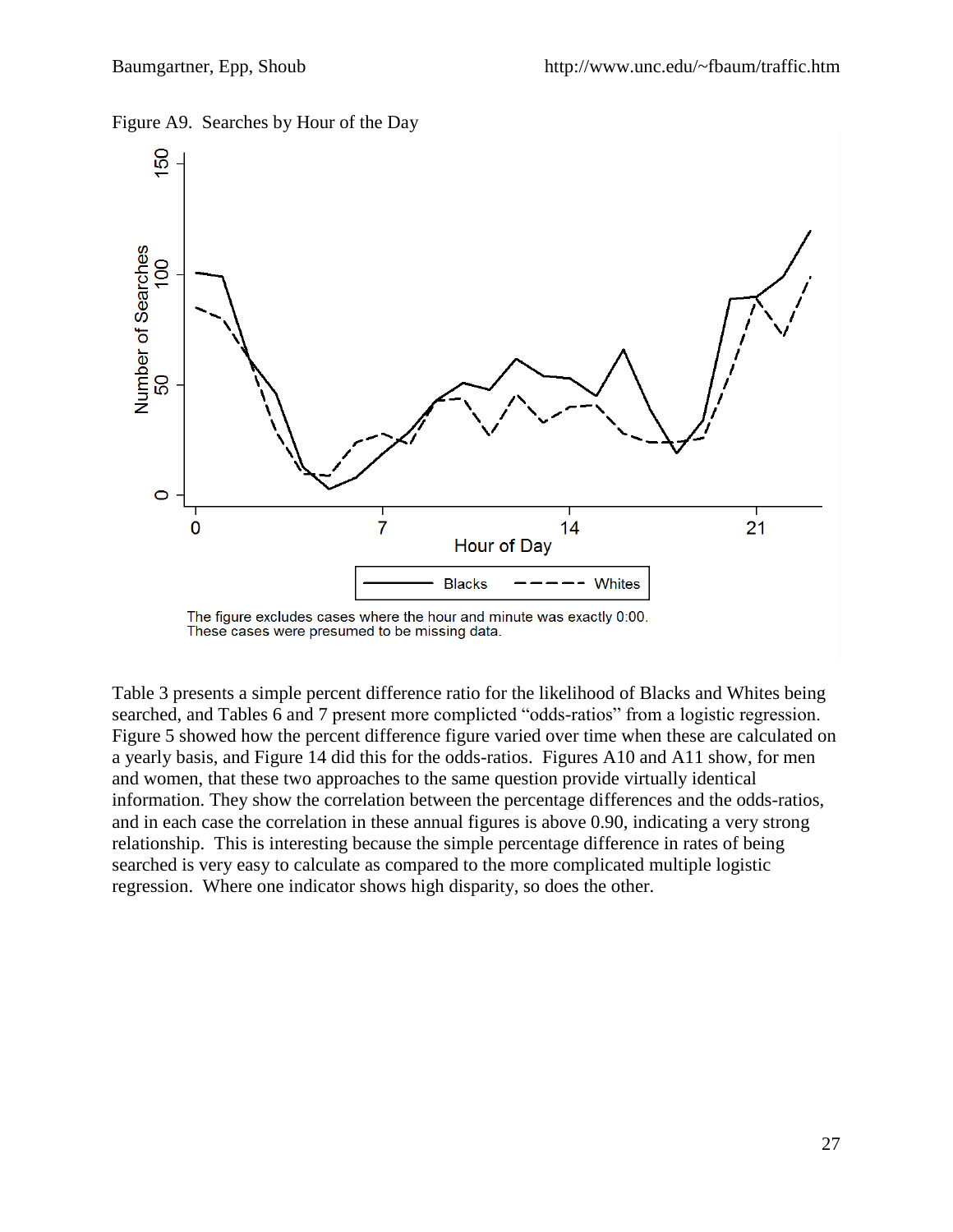



Correlation: 0.94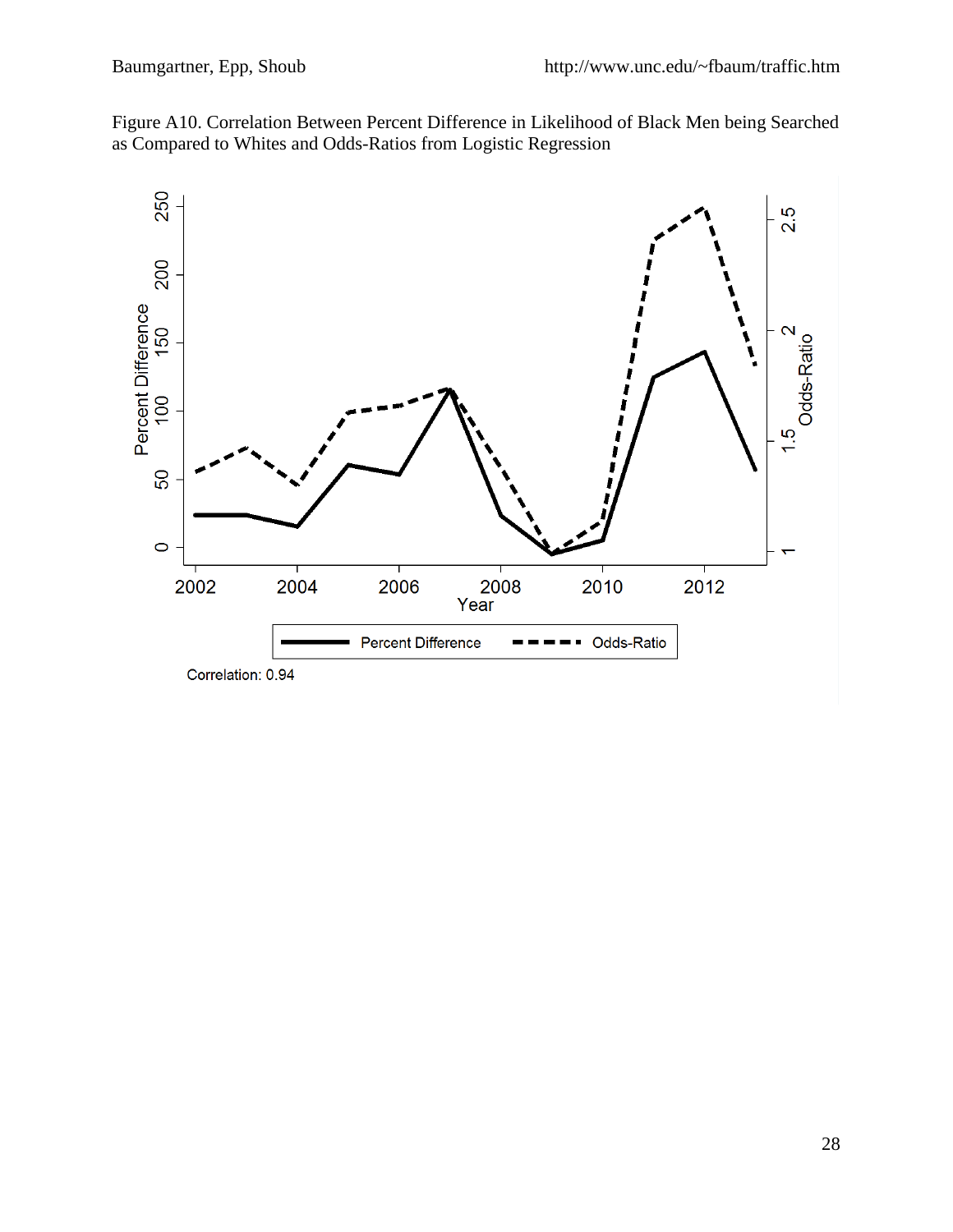

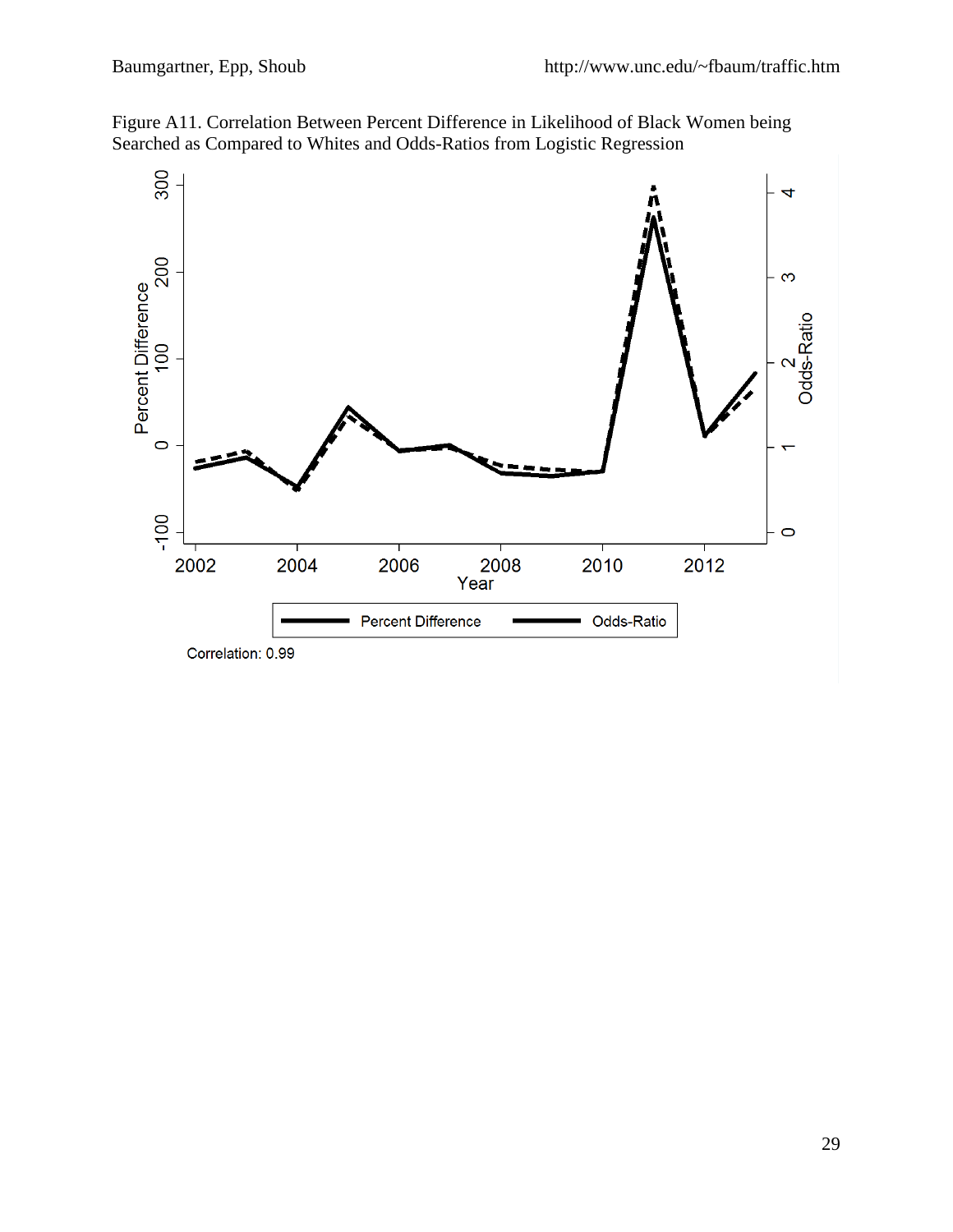Figures 4, 5, and 6 in the main text showed the percent differences in the likelihood of search for all drivers by race and gender, and separately for those under 30. Figure A12 shows a similar figure including only consent searches.





The figure shows the percentage difference in the likelihood of Blacks being searched as compared to Whites; consent searches only.

We do not focus in the text on the likelihood of finding contraband, as our main dependent variable is whether a search occurs. Table A6 shows that contraband is found in about 30 percent of all searches, and that there are no racial differences in this rate of successful search.

| Table AU. LIKEHHOOG OF FINGING COMPANIE CHVCH a SCARCH, DY RACC |        |        |        |              |  |  |  |
|-----------------------------------------------------------------|--------|--------|--------|--------------|--|--|--|
| Contraband                                                      | Number | Total  | White  | <b>Black</b> |  |  |  |
| Yes                                                             | 723    | 29.95  | 30.19  | 30.50        |  |  |  |
| No                                                              | 1.691  | 70.05  | 69.81  | 69.50        |  |  |  |
| Total                                                           | 2,414  | 100.00 | 100.00 | 100.00       |  |  |  |

Table A6. Likelihood of Finding Contraband Given a Search, by Race

Finally, Table A7 shows that being searched is a highly significant outcome variable. It shows, among those searched and not searched, what was the final outcome of the traffic stop: was the driver arrested, issued a citation, or let go with a warning or no action?